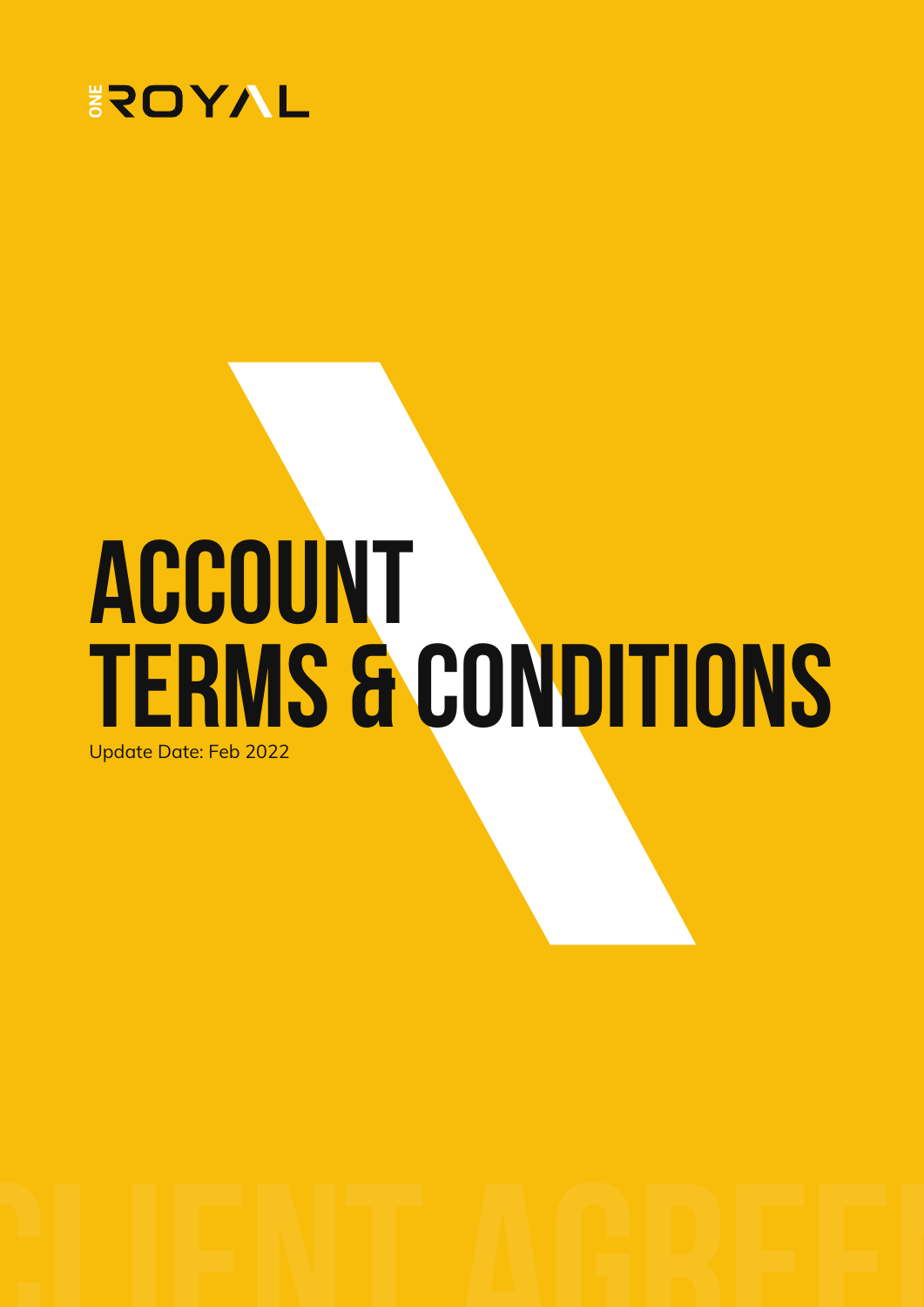### **TABLE OF CONTENT**

| 01 |
|----|
| 02 |
| 02 |
| 05 |
| 07 |
| 09 |
| 10 |
| 16 |
| 16 |
| 17 |
| 18 |
| 18 |
|    |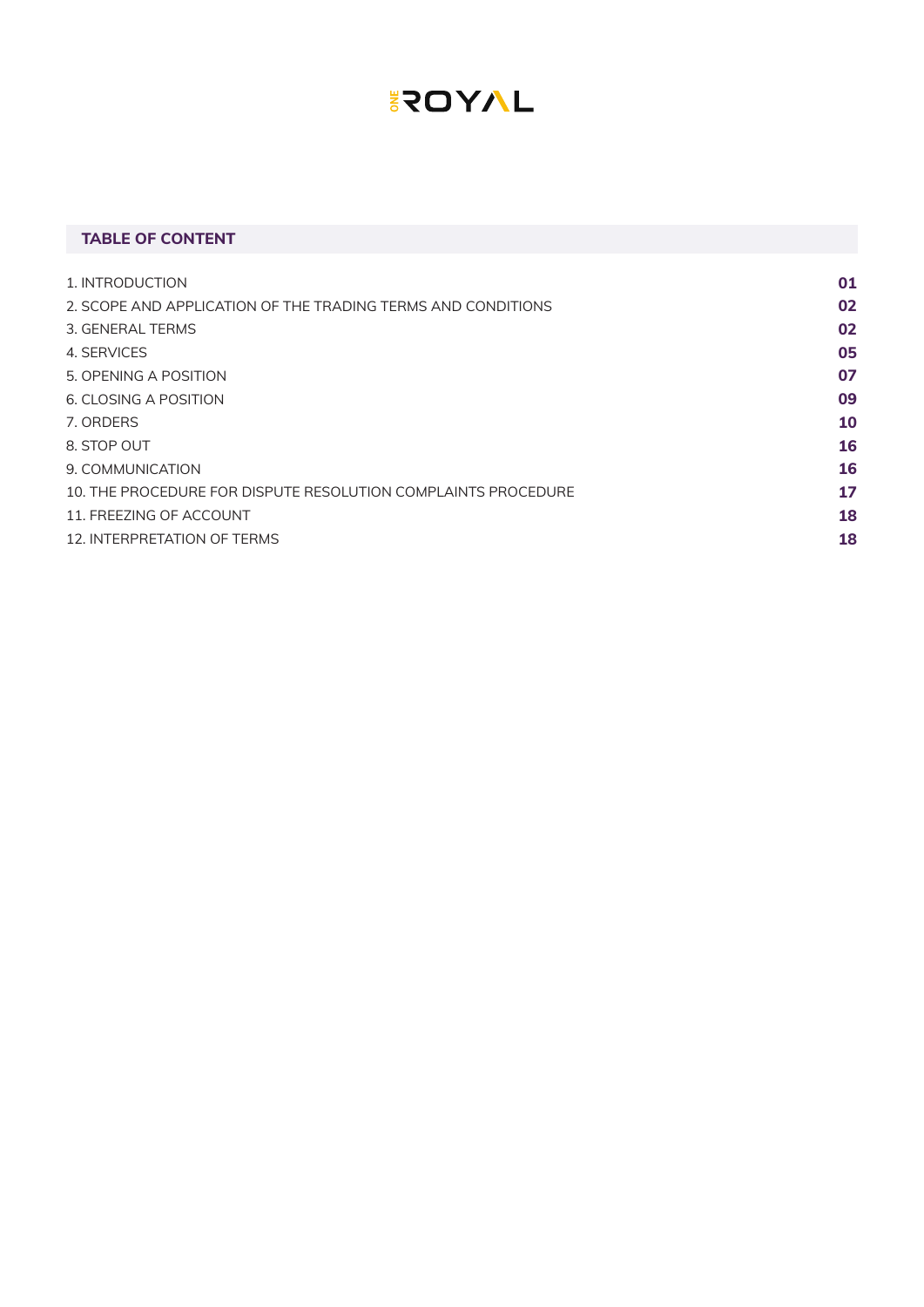

### **1. INTRODUCTION**

1.1 **Royal Financial Trading (Cy) Ltd** hereinafter referred to as the "Company" or "OneRoyal" is incorporated in the Republic of Cyprus with Certificate of Incorporation No. HE349061. The Company is authorized and regulated by the Cyprus Securities and Exchange Commission ('CySEC'), with license No. 312/16, and operates under the Provision of Investment Services, the Exercise of Investment Activities, the Operation of Regulated Markets and Other Related Matters Law of 2017, Law 87(I)/2017, as subsequently amended from time to time (the "Law"). The Company's head office is located at: Level 3 IRIS HOUSE Office 340, 8 John Kennedy Street, 3016 Limassol, Cyprus.

The Company is also operating under Directive 2014/65/EU of the European Parliament and of the Council of 15 May 2014 on Markets in financial instruments and amending Directive 2002/92/EC and Directive 2011/61/EU (the "Markets in Financial Instruments Directive 2014/65/EU)" or "MiFID II") and amending Directive 2002/92/EC and Directive 2011/61/ EU, as last amended by Directive (EU) 2016/1034 of the European Parliament and of the Council, of 23 June 2016 and under Regulation (EU) No 600/2014 of the European Parliament and the Council of 15 May 2014 on markets in financial instruments and amending Regulation (EU) No 648/2012 (the "MiFIR") which was implemented in Cyprus by the Investment Services and Activities and Regulated Markets Law of 2017 (Law 87(l)/2017), which provide for the provision of Investment Services, the exercise of Investment Activities, the operation of Regulated Markets and other related matters (the "Investment Services and Activities and Regulated Markets Law"), as the same may be modified and amended from time to time.

- 1.2 These Terms and Conditions govern all actions regarding the execution of the Client's Instructions and Requests.
- 1.3 The Client acknowledges that the Company's official language is English.
- 1.4 These Terms and Conditions specify:
	- a) principles of opening/closing positions and placing/modifying/deleting/executing Orders.
	- b) the Company's actions regarding the Client's Open Positions in case the Margin Level of the Trading Account is insufficient to support Open Positions; and
	- c) procedures of Dispute resolution and the methods of communication between the Client and the Company.

1.5. These Terms of Condition and the Client shall govern all the Client's Transactions and should be read carefully by the Client.

1.6. Unless otherwise defined, capitalized terms used in Terms and Conditions shall have the meaning given to such terms in the Client Agreement. In addition, the definitions set out in clause 12 ("Interpretation of Terms") shall apply.

1.7 The Client acknowledges that he/she has read, understood and accepted the Customer Agreement, the Client Categorization Policy, the Investor Compensation Fund Policy, the Risk Acknowledgement and Disclosure Policy, the Conflict of Interest Policy, the Order Execution and Best Interest Policy, the Privacy Policy and the Terms and Conditions of Business, as amended from time to time, in addition to any information contained within the Company's website, including, but not limited to, the information contained within the 'Legal Information' and the 'Legal Documentation' sections (together, the 'Service Agreement').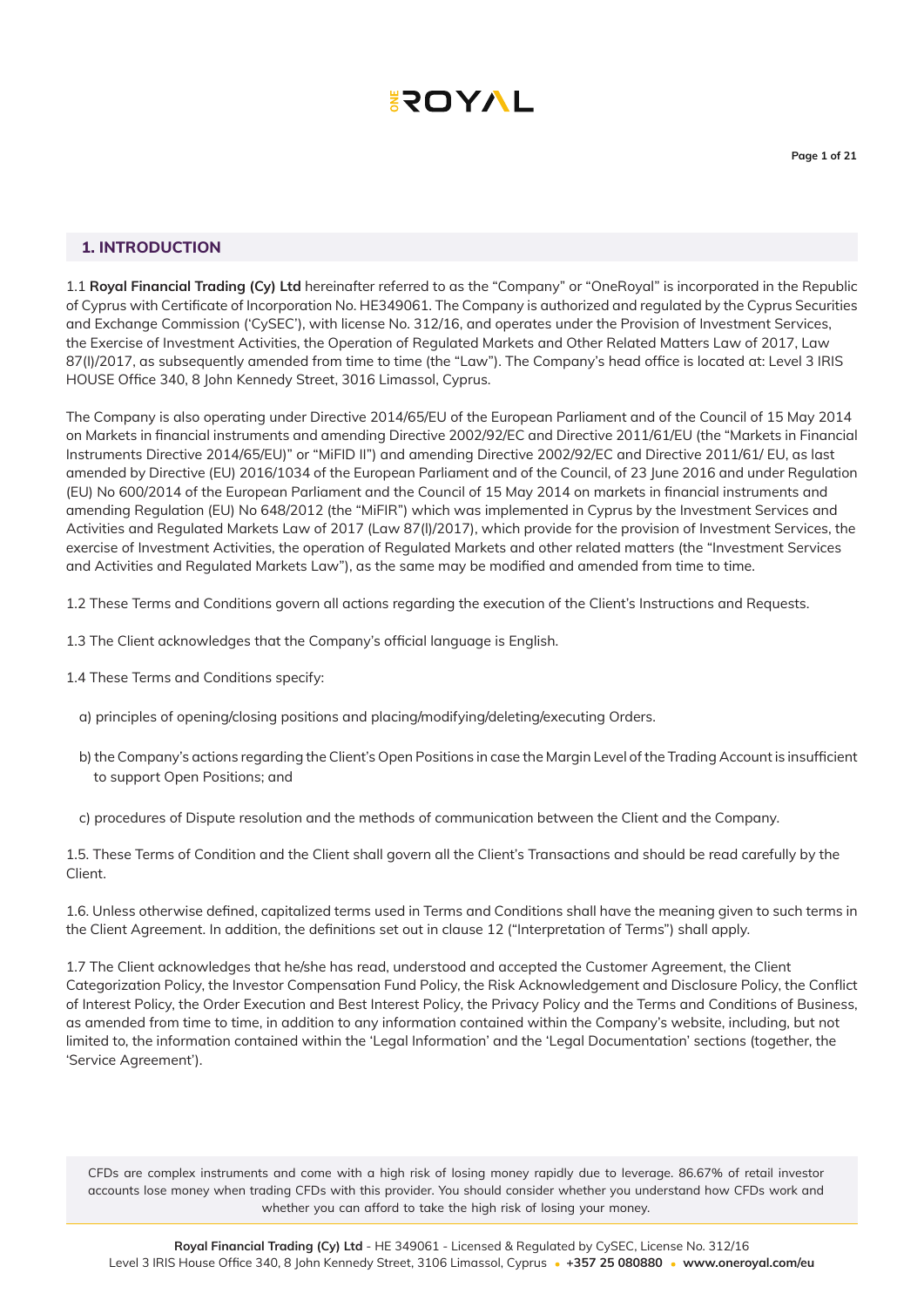

### **2. SCOPE AND APPLICATION OF THE TRADING TERMS AND CONDITIONS**

2.1. The Terms and Conditions of Business apply to all the actions that are directly related to the investment and ancillary services provided by the Company.

2.2. The Terms and Conditions of Business lay out the framework of the Service Agreement and the nature of the investment services provided by the Company. They cannot be negotiated, or be overruled by, any prior agreements or arrangements made between the Company and the Client.

2.3. The Service Agreement governs the relationship between the Company and the Client and provides the necessary information to the Client prior to making a decision in regard to the Company and its services.

2.4. Since this agreement is made between parties who are geographically remote, it is governed by the Directive DI144- 2007-02 of 2012, Distance Marketing of Consumer Financial Services Law N.242 (I)/2004, which applies to the EU Directive 2002/65/EC; according to this directive, the Client Agreement is not required to be signed by either the Client, the Company, or both parties in order to be legally binding.

2.5. The Service Agreement will commence on the date on which the Client receives such notice from the Company via email and not before all required documentation has been duly completed by the Client and received by the Company

### **3. GENERAL TERMS**

Execution of the Client's Requests and Instructions

3.1. Quotation mechanisms, which are used to trade, are specified in the Contract Specifications.

The procedure for handling the Client's Requests and Instructions given through the Client Terminal:

- a) the Client prepares an Instruction or a Request and the Client Terminal checks if it is valid;
- b) the Client Terminal sends the Request or Instruction to the Server;
- c) if the connection between the Client Terminal and the Server remains functional, the Server receives the Instruction or Request and starts the process of verification;
- d) a valid Client Request or Instruction is placed in the queue and sorted by arrival time (first in first out), which prompts the "Order is accepted" status to appear in the "Order" window in the Client Terminal. The Company shall not be responsible for any delays in the execution of any Orders in Abnormal Market Conditions;
- e) as soon as a Dealer is ready to handle a new Instruction or Request the Dealer takes the first Instruction or Request from the queue and processes it1, which prompts the "Order is in process" status to appear in the "Order" window in the Client Terminal;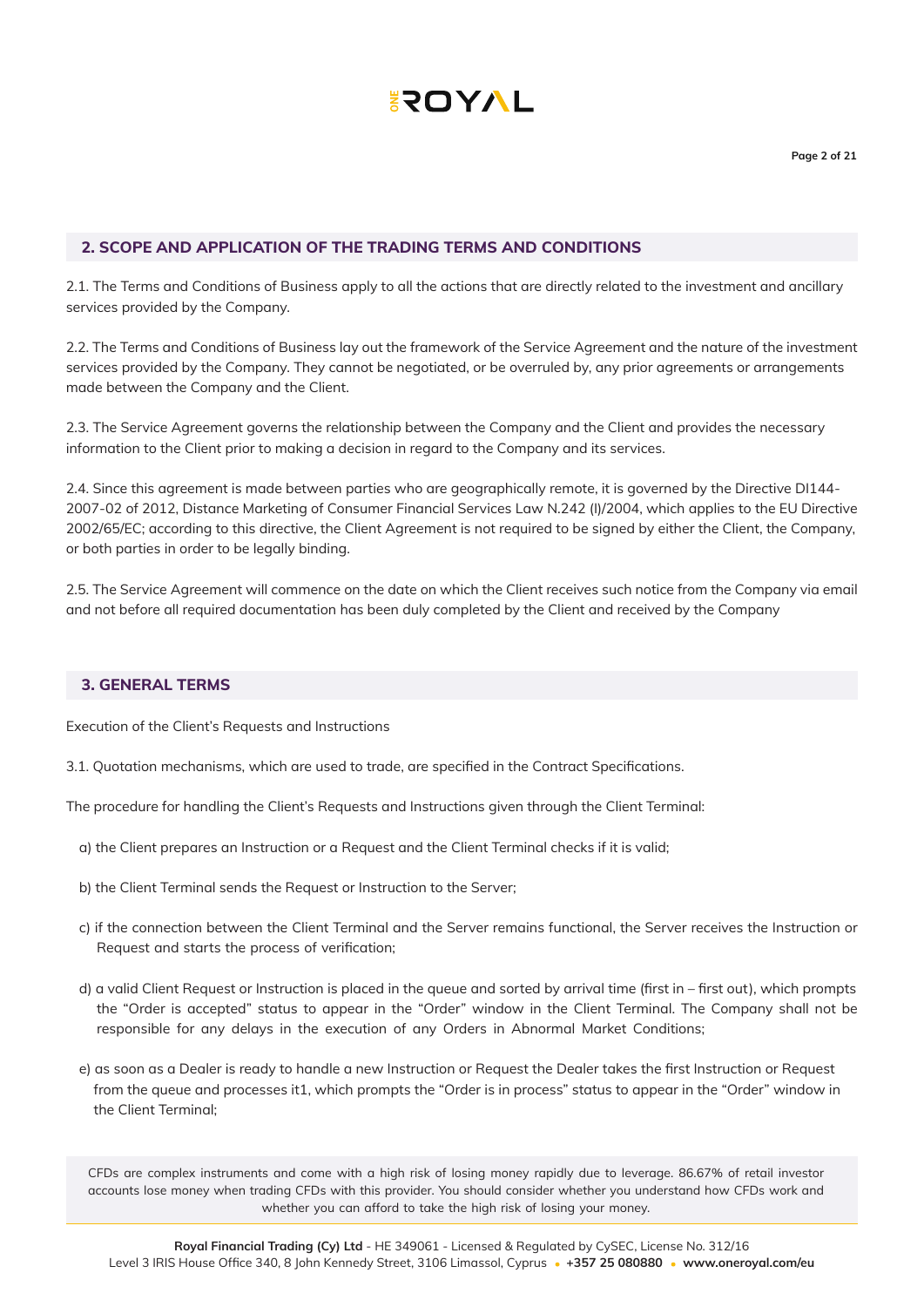f) the Server receives the result of the Client's Request or Instruction execution process from the Dealer;

- g) the Server sends the result of the Client's Request or Instruction execution process to the Client Terminal; and
- h) the result of the Request or Instruction execution process is received by the Client Terminal if the connection between the Client Terminal and the Server remains functional

3.2. The Client has the right to cancel a previously-given Request or Instruction only if the Request or the Instruction has the "Order is accepted" status. In order to cancel it, the Client must press the "Cancel order" button. The Client cannot cancel a Request or Instruction given by an Expert Advisor (EA).

3.3. If the Instruction or the Request is being processed by a Dealer and its status is "Order is in process", the Client has no right to cancel it.

3.4. Quotes, which the Client receives through the Client Terminal for the Instruments quoted in the Request Execution mode, are indicative only. In response to the Request, a Dealer may offer a Quote that differs from these Indicative Quotes.

3.5. The Company, at its sole discretion, will specify the current market price.

3.6. The amount of time a Dealer needs to execute the Instruction or the Request depends on the quality of the connection between the Client Terminal and the Server, as well as on the Normal Market Conditions. The standby time for each Instruction or Request which has been placed in the queue in order to be executed, has a limit of 3 (three) minutes at the time of the release of these Terms of Condition. If during this period of time the Request or the Instruction has not been received by a Dealer, it is deemed to be irrelevant and automatically deleted. Under Abnormal Market Conditions, the Company reserves the right, at its sole discretion, to reject any Orders for execution.

3.7. In the circumstances listed below, the Company may decline an Instruction or a Request (which prompts the "Off quotes" status to appear in the Client Terminal in this case):

a) if the Instruction or Request precedes the first Quote, in the Client Terminal, of Market Opening.

- b) if current Conditions are different from Normal Market Conditions;
- c) if the Client has made an unreasonable number of Requests compared to the number of Transactions2.
- d) if the Client's Free Margin is less than the Initial Margin.
- e) in any other reasonable case based on the Company's sole discretion.

3.8. Where possible, the Client shall give Requests or Instructions through the Client Terminal. The Client shall use the Company's telephone service only during times when it is impossible to use the Client Terminal. The Client shall follow the rules of "Telephone Trading Etiquette".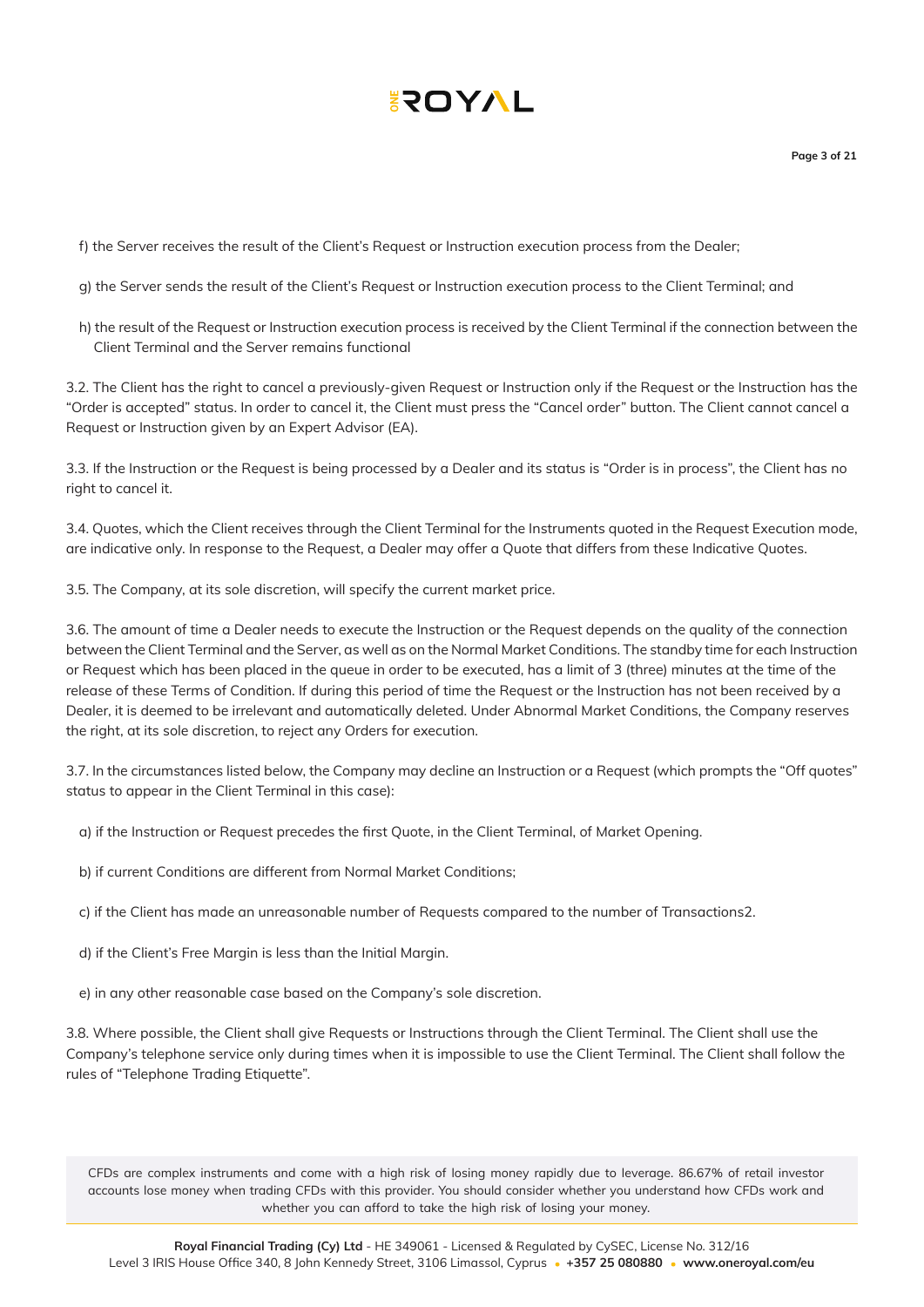#### **General Terms Quotes:**

3.9. The Company will recalculate Quotes for all Instruments in real time, based on market conditions and streaming prices/ liquidity received from Liquidity Providers, and will periodically send Clientsome of these Quotes as Market Snapshots to the Client.

3.10. Client shall receive quotes through his/her Client Terminal. All Quotes shall represent the best available Bid and Ask price in the market at the time, as this may be provided by the Company's Liquidity Provider(s).

The Client understands and accepts herein that such quotes, as they may be represented by the Company, are considered correct and valid as provided by the Company's Liquidity Provider(s). The Client further understands and accepts herein that such quotes may vary significantly for the following, but not limited, reasons:

- a) Different Client Account Type(s)
- b) Market prevailing conditions
- c) Over-the-Counter (OTC) decentralized market(s)
- 3.11. The Client acknowledges that:
	- a) the Company has the right not to send Quotes, that have not changed since the previous Market Snapshot, to the Client;
	- b) the Client may not receive, through the Client Terminal, all the Quotes that have been in the Quotes Flow between Market Snapshots; and
	- c) the spread is not fixed and will vary depending on market conditions and streaming prices/liquidity received by the Company's Liquidity Providers.

3.12. Negative Balance Protection: The Company ensures that losses will never exceed the total available funds across the trading accounts of Clients. This shall be done by setting the appropriate margin requirements while taking into consideration Market volatility, the Financial Instrument's contract size, and predetermined events that could affect certain markets.

In addition, the client accepts that the Company reserves the right to immediately terminate the client's access to Client Terminal(s) and recover any losses caused by the client; in the event that the Company determines, at its sole discretion, that the client voluntarily and/or involuntarily abuses the 'Negative Balance Protection' offered by the Company, by way of, but not limited to, hedging his/her exposure using his/her trading accounts, whether under the same profile or in connection with another client(s), and/or requesting a withdrawal of funds.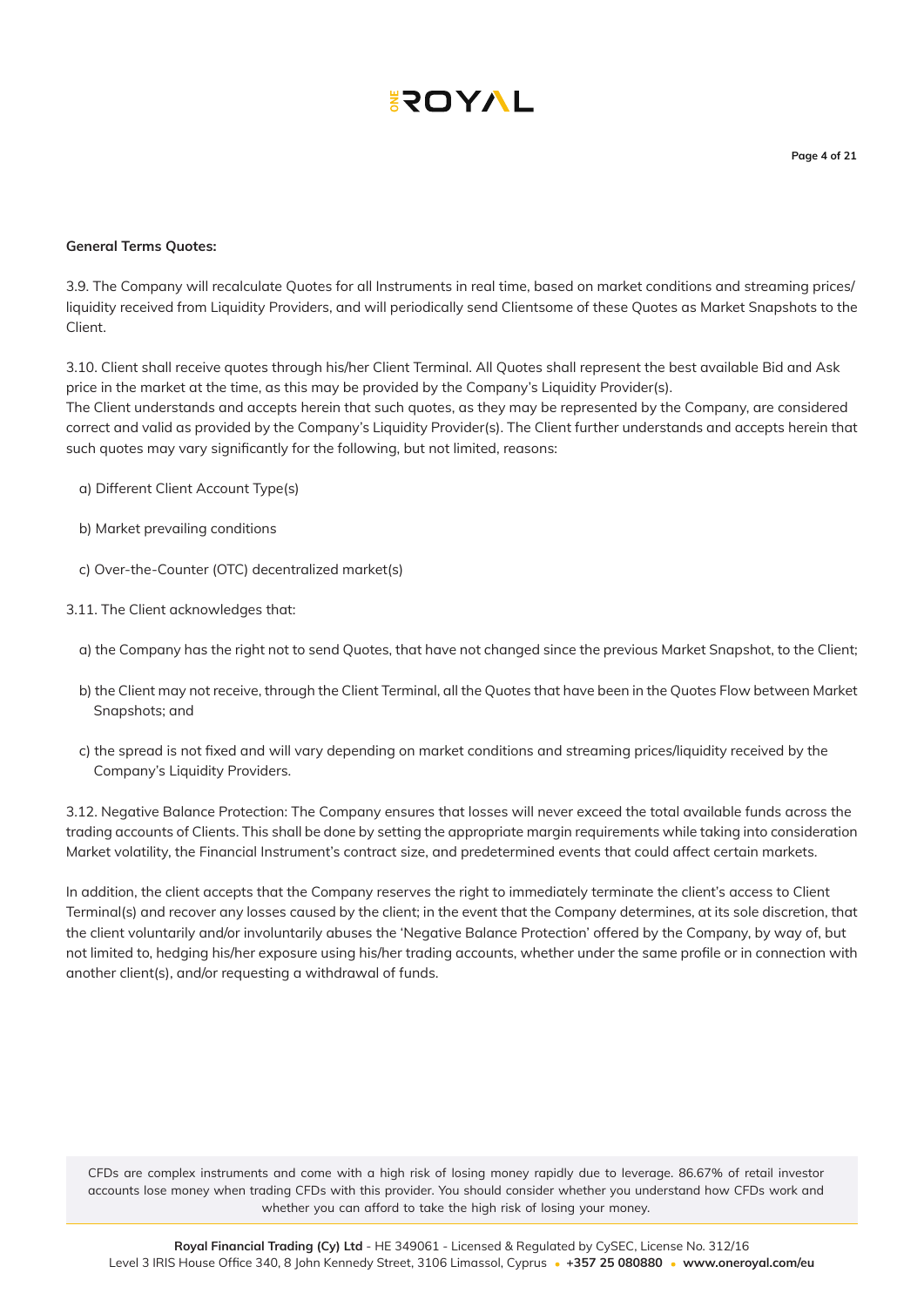### **4. SERVICES**

4.1. The Company provides investment and ancillary services to the Client as published by CySEC on its website at **https://www.cysec.gov.cy/en-GB/entities/investment-firms/cypriot/38531/**

Subject to the fulfillment of the Client's obligations under the Service Agreement, the Company may, at its discretion, offer the following investment services to the Client:

- Reception and transmission of orders in relation to one or more financial instruments:
- Execution of Orders on behalf of the Client on any type of financial instrument offered by the Company.
- Investment Advice

Subject to the fulfillment of the Client's obligations under the Service Agreement, the Company may, at its discretion, offer the following ancillary services to the Client:

- Safekeeping and administration of financial instruments for the account of Clients, including custodianship and related services such as cash/collateral management.
- Granting credits or loans to one or more financial instruments, where the firm granting the credit or loan is involved in the transaction
- Foreign exchange services where these are connected to the provision of investment services
- Investment research and financial analysis or other forms

#### **Execution of the Client's Instructions**

- 4.2. The procedure for handling the Client's Instructions given through the Client Terminal:
	- a) the Client prepares an Instruction and the Client Terminal checks if it is valid;
	- b) the Client Terminal sends the Instruction to the Server.
	- c) if the connection between the Client Terminal and the Server remains functional, the Server receives the Instruction and starts the process of verification.
	- d) a valid Client's Instruction is placed in the queue and sorted by arrival time (first in first out), which prompts the "Order is accepted" status to appear in the "Order" window in the Client Terminal;
	- e) as soon as a Dealer is ready to handle a new Instruction, the Dealer takes the first Instruction from the queue and processes it, which prompts the "Order is in process" status to appear in the "Order" window in the Client Terminal;
	- f) the Server receives the result of the Client's Instruction execution process from the Dealer;
	- g) the Server sends the result of the Client's Instruction execution process to the Client Terminal; and
	- h) the result of the Instruction execution process is received by the Client Terminal if the connection between the Client Terminal and the Server remains functional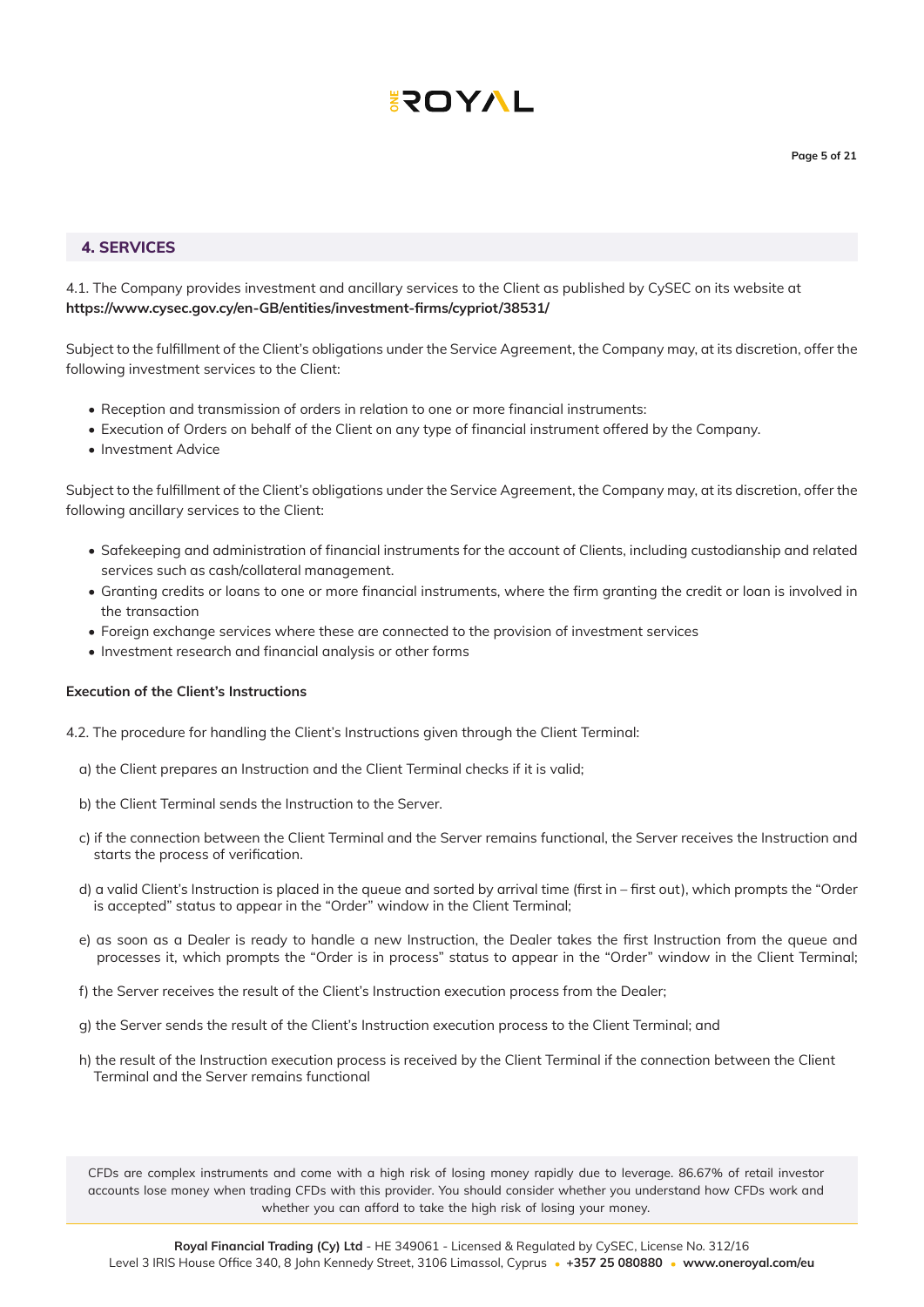4.3. The Client has the right to cancel a previously-given Instruction only if the Instruction has the "Order is accepted" status. In order to cancel it, the Client must press the "Cancel order" button. The Client cannot cancel an Instruction given by an Expert Advisor.

4.4. If the Instruction is being processed by a Dealer and its status is "Order is in process", the Client has no right to cancel it.

4.5. The Company, at its sole discretion, will specify the current market price.

4.6. The standby time for each Instruction, which has been placed in the queue in order to be executed, has a limit of 3 (three) minutes at the time of the release of Terms of Condition. If during this period of time, the Instruction has not been received by a Dealer, it is deemed to be irrelevant and automatically deleted. Once an Instruction is received by a Dealer, the Dealer processes it as soon as possible.

4.7. In the circumstances listed below, the Company may decline an Instruction (which prompts the "Off quotes" status to appear in the Client Terminal in this case) if the:

- a) Instruction precedes the first Quote, in the Client Terminal, of Market Opening;
- b) Company is not able to hedge the trade with a Liquidity Provider; or
- c) Client's Free Margin is less than the Initial Margin.

4.8. The Client shall give Instructions through the Client Terminal only. To avoid problems associated with the inability to open or close positions, we recommend using Pending Orders such as Stop Loss and Take Profit Orders.

### **Transactions**

4.9. The Ask price is used to make a "buy" Transaction. The Bid price is used to make a "sell" Transaction:

- a) The Ask price is used to open a Long Position. The Bid price is used to open a Short Position.
- b) The Bid price is used to close a Long Position (i.e. sell). The Ask price is used to close a Short Position (i.e. buy)

#### **Rollovers**

4.10. All positions that remain open between 23:59:45 and 23:59:59 (Server time) will be subject to rollover. All positions that are opened or closed between 23:59:45 and 23:59:59 (Server time) may be subject to rollover. The positions will be rolled over by debiting or crediting the Client's Trading Account with the amount calculated in accordance with the Contract Specifications.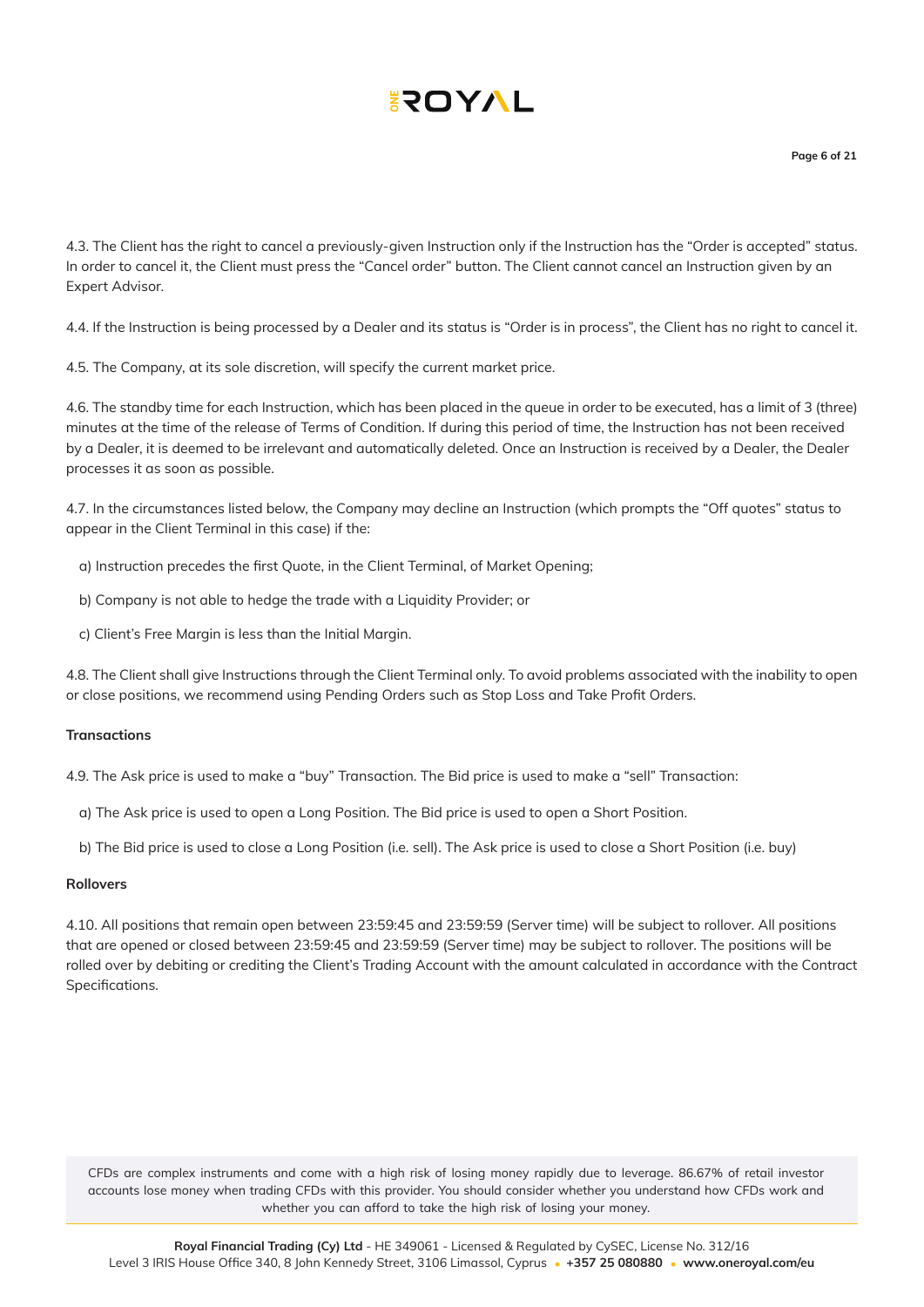**Page 7 of 21**

#### **Spreads**

- 4.11. The Company will provide quotes for all Instruments in the form of a flexible Spread:
	- a) The minimum spread for each Instrument is specified in the Contract Specifications.
	- b) The maximum spread for each Instrument, under Normal Market Conditions, is available upon request. Quotes Base Synchronization

#### **Quotes Base Synchronization**

4.12. In case of an unforeseen break in the Quotes flow, caused by software or hardware failure, the Company has the right to synchronize the Quotes Base on the real/live Server with other sources. Such sources may include:

- a) the demo Server;
- b) any other reliable sources

In the case of any Disputes arising in regard to the break in Quotes Flow, all decisions are to be made in accordance with the synchronized Quotes Base.

#### **Leverage**

4.13. The size of the Leverage depends on the Client's Open Positions as described on the Company's Trading Terms Webpage.

4.14. The Company has the right to change the Leverage of the Trading Account with immediate effect, without giving prior notice.

4.15 The default value is 1:30 as per the Cyprus Securities and Exchange Commission's latest Policy Statement issued on the 27th of September 2019 regarding the imposition of national measures in relation to the marketing, distribution and sale of CFDs to retail clients. Please visit CySEC's site for more information **https://www.cysec.gov.cy/en-GB/home/**

4.16. The Company is entitled to apply new margin requirement amendments, in accordance with clause 5.14, to new and existing positions

### **5. OPENING A POSITION**

- 5.1. In order to give an Instruction to open a position, the Client shall specify the following:
	- a) Instrument; and
	- b) Transaction Size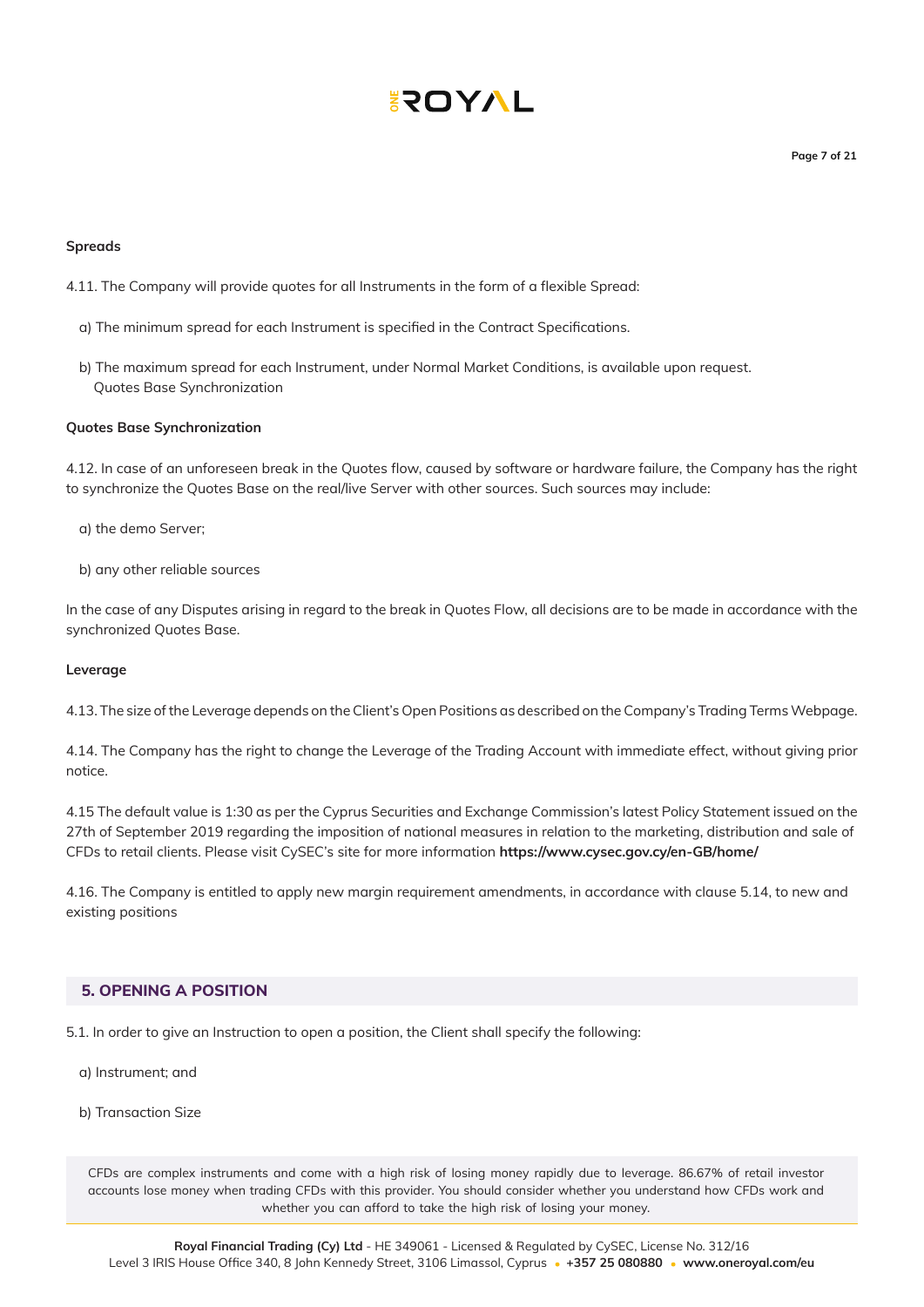# **AYOT!**

5.2. In order to open a position through the Client Terminal, without using an Expert Advisor, the Client shall press the "Buy by Market" or "Sell by Market" button. The Client's Instruction to open a position may be executed at a price that differs from the Quote the Client has received through the Client Terminal during the last Market Snapshot in the following cases:

a) If the current Quote changes since the last Market Snapshot;

b) If the Quote, from the last Market Snapshot, is for a lower Transaction Size than the Client's Instruction Transaction Size.

In any case, the Instruction will be executed at the best available price from the Company's Liquidity Providers.

5.3. When opening a position through the Client Terminal using an Expert Advisor, the Client is not able to specify Stop Loss and/or Take Profit Order levels. If the Client wishes to place these Orders, the Client can do so by modifying the existing position in accordance with clauses 8.16 to 8.22.

### **Instruments Quoted in the Instant Execution Mode**

5.4. In order to open a position through the Client Terminal without using an Expert Advisor, the Client shall press the "Buy" or "Sell" button the moment the Client is satisfied with the prices in the Quotes Flow.

5.5. In order to open a position through the Client Terminal using an Expert Advisor, the Instruction must be generated at the current Quote.

### **Instruments Quoted in the Request Execution Mode**

5.6. In order to open a position through the Client Terminal without using an Expert Advisor, the Client shall send a Request. The Client may open a position at the offered Quote by pressing the "Buy" or "Sell" button. The Company has the right to revoke the Quote if the Client has not sent an Instruction within 3 (three) seconds of receiving the Quote or if the market moves and the Quote becomes irrelevant.

5.7. In order to open a position through the Client Terminal using an Expert Advisor, the EA shall generate a Request. If the Company offers a Quote which differs from the EA's Quote, by not more than the "slippage" value (the EA's parameter which determines the acceptable range between the EA's Quote and the Quote offered by the Company), the EA shall give the Instruction to the Server to open a position at the Quote offered by the Company.

### **Processing and Execution of Instructions to Open a Position**

5.8 Once the Server has received the Client's Instruction to open a position, it automatically checks if the Free Margin is sufficient to open the position:

- a) "Free Margin" is calculated as follows: Free Margin = Balance New Margin + Floating Profit Floating Loss.
- b) All Floating Profits/Losses for all Open Positions and the new position are calculated at the current Quotes.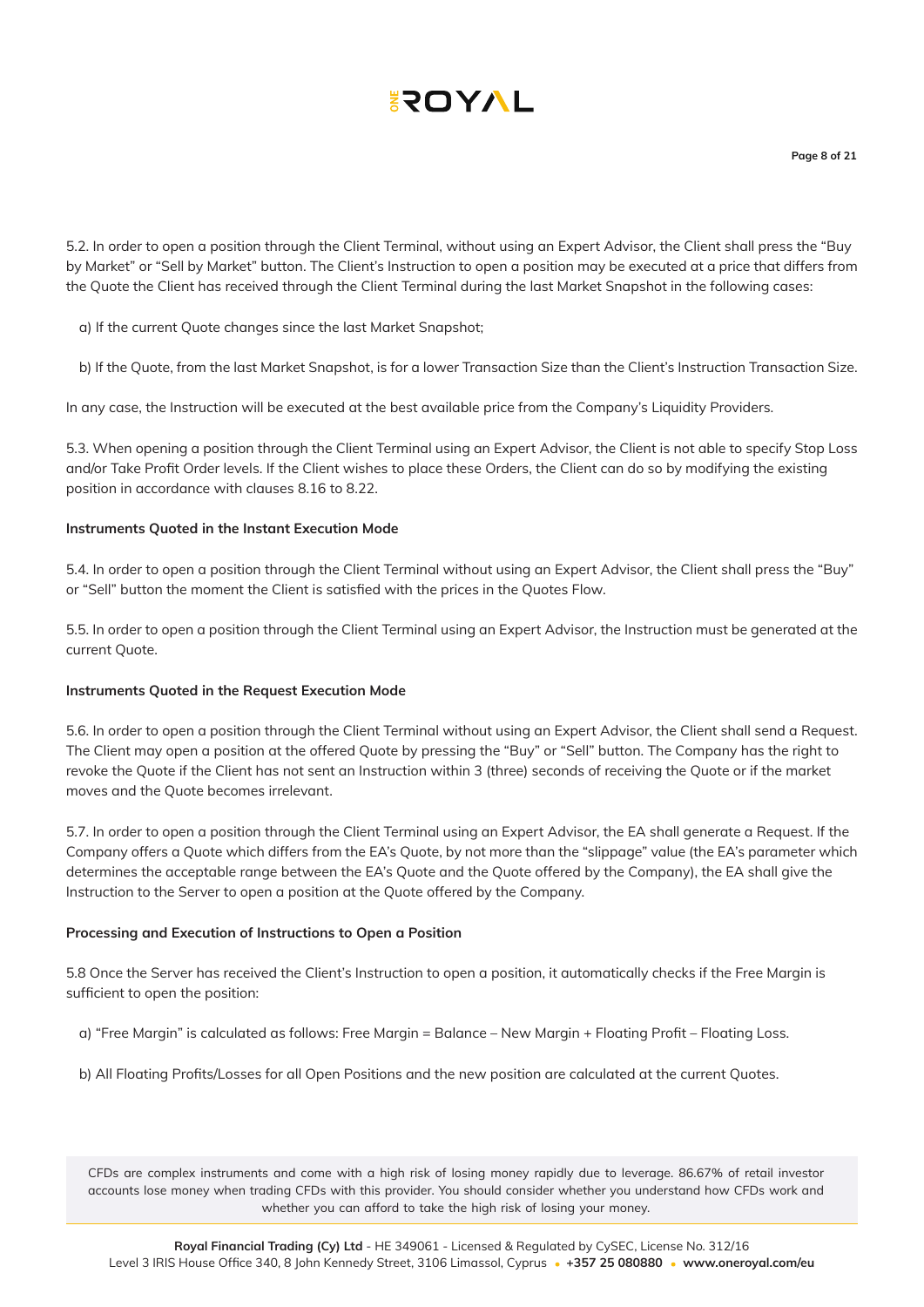c) Cumulative Client positions and new Necessary Margin ("New Margin") are calculated for the Matched Positions, depending on the Hedged Margin; for other positions, this is dependent on the Initial Margin, which is calculated at the average-weighted price (in terms of volume) of all positions except the matched ones.

d) If the above-mentioned calculations for the new position have been done and:

- The "Free Margin" is more than or equal to zero, the position is opened. The process of opening the position is followed by the relevant record in the Server Log File;
- The "Free Margin" is less than zero, then the Company has the right to decline the Instruction to open the position, which prompts the "No money" status to be recorded in the Server Log-File.

5.9. The Company has the right to requote if the current Quote changes while a Dealer processes a Client's Request or Instruction. The requote window will be enabled if, in the "Order" window, there is a tick in the "Enable maximum deviation from quoted price" tick box and the "Maximum deviation" field value is equal to zero. If the Client does not press the "OK" button within 3 (three) seconds, then the Quote becomes invalid and it will be concluded

that the Client refuses to open a position.

5.10. An Instruction to open a position shall be deemed executed and the position shall be deemed open once the relevant record appears in the Server Log File.

5.11. In the Client Terminal, each Open Position has a Ticker.

5.12. An Instruction to open a position will be declined by the Company if, in the Client Terminal, it precedes the first Quote of Market Opening. In that case, the "Off quotes" status will appear in the Client Terminal window.

### **6. CLOSING A POSITION**

6.1. In order to give an Instruction to close a position, the Client shall specify the following:

- a) Ticker; and
- b) Transaction Size

6.2. In order to close a position through the Client Terminal without using an Expert Advisor, the Client shall press the "Close by Market" button. The Client's Instruction to close a position may be executed at a price that differs from the Quote the Client has received through the Client Terminal during the last Market Snapshot in the following cases:

- a) If the current Quote changes since the last Market Snapshot;
- b) If the Quote, from the last Market Snapshot, is for a lower Transaction Size than the Client's Instruction Transaction Size. In all instances, the Instruction will be executed at the best available price from the Company's Liquidity Providers.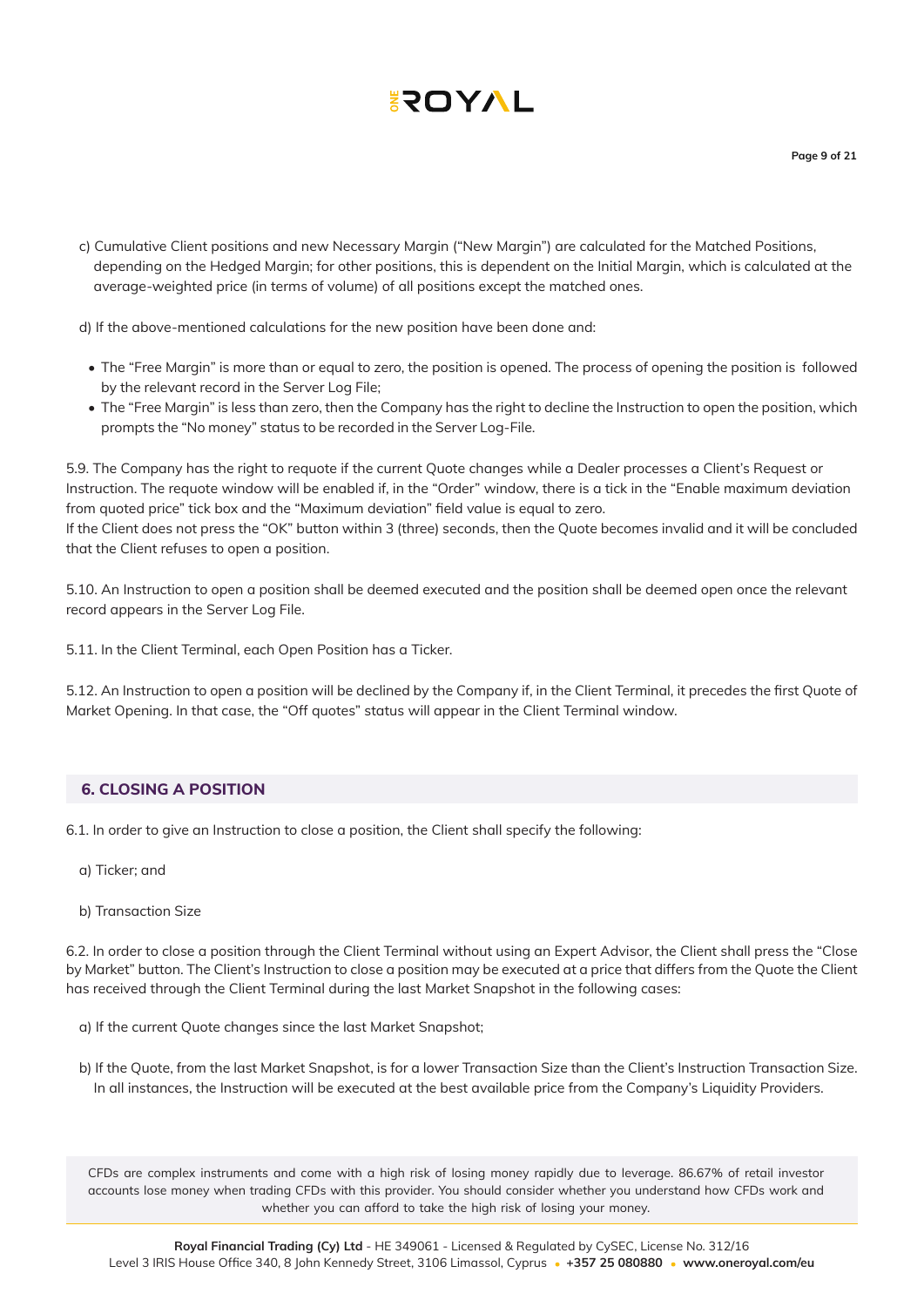

#### **Processing and Execution of Instructions to Close a Position**

6.3 The Company has the right to requote if the current Quote changes while a Dealer processes a Client's Request or Instruction. The requote window will be enabled if, in the "Order" window, there is a tick in the "Enable maximum deviation from quoted price" tick box and the "Maximum deviation" field value is equal to zero5. If the Client does not press the "OK" button within 3 (three) seconds, the Quote becomes invalid and it will be concluded that the Client refuses to close a position.

6.4. If, among the Client's Open Positions, the Client has a position which he/she wishes to close against a matching Open Position of the same Instrument, then the Client can do so by using the "Close by" item in the "Type" drop down list. Upon matching/closing the Client's chosen positions, the Client will either have a zero or net Long/Short Position based on the net overall exposure. The Client should note that the net overall position will be given a new Ticker.

6.5. If, among the Client's Open Positions, the Client has multiple positions which he/she wishes to close against matching Open Positions of the same Instrument, the Client can do so by using the "Multiple Close by" item in the "Type" drop down list. Upon matching/closing the Client's chosen positions, the Client will either have either a zero or net Long/ Short Position based on the net overall exposure. The Client should note that the net overall position will be given a new Ticker.

6.6. An Instruction to close a position is deemed executed and the position is deemed closed once the relevant record appears in the Server Log File.

6.7. An Instruction to close a position will be declined by the Company if, in the Client Terminal, the Instruction precedes the first Quote of Market Opening. In that case, the "Off quotes" status will appear in the Client Terminal window.

6.8. An Instruction to close a position will be declined by the Company if it was made when the Stop Loss or Take Profit for this position is in the queue to be executed. In that case, the "Off quotes" status will appear in the Client Terminal window.

### **7. ORDERS**

#### **Order Types in the Client Terminal**

- 7.1. To open a position, the following Orders (Pending Orders) may be used:
	- a) "Buy Stop", an Order to open a Long Position at a price higher than the current market price
	- b) "Sell Stop", an Order to open a Short Position at a price lower than the current market price;
	- c) "Buy Limit", an Order to open a Long Position at a price lower than the current market price;
	- d) "Sell Limit" an Order to open a Short Position at a price higher than the current market price
- 7.2. To close a position, the following Orders may be used:
	- a) "Stop Loss" an Order to close a previously-opened position at a certain price in order to limit potential losses;
	- b) "Take Profit" an Order to close a previously-opened position at a certain price in order to lock down on profits;
	- c) "If Done Order" Stop Loss and/or Take Profit that are activated once the related Pending Order t has been executed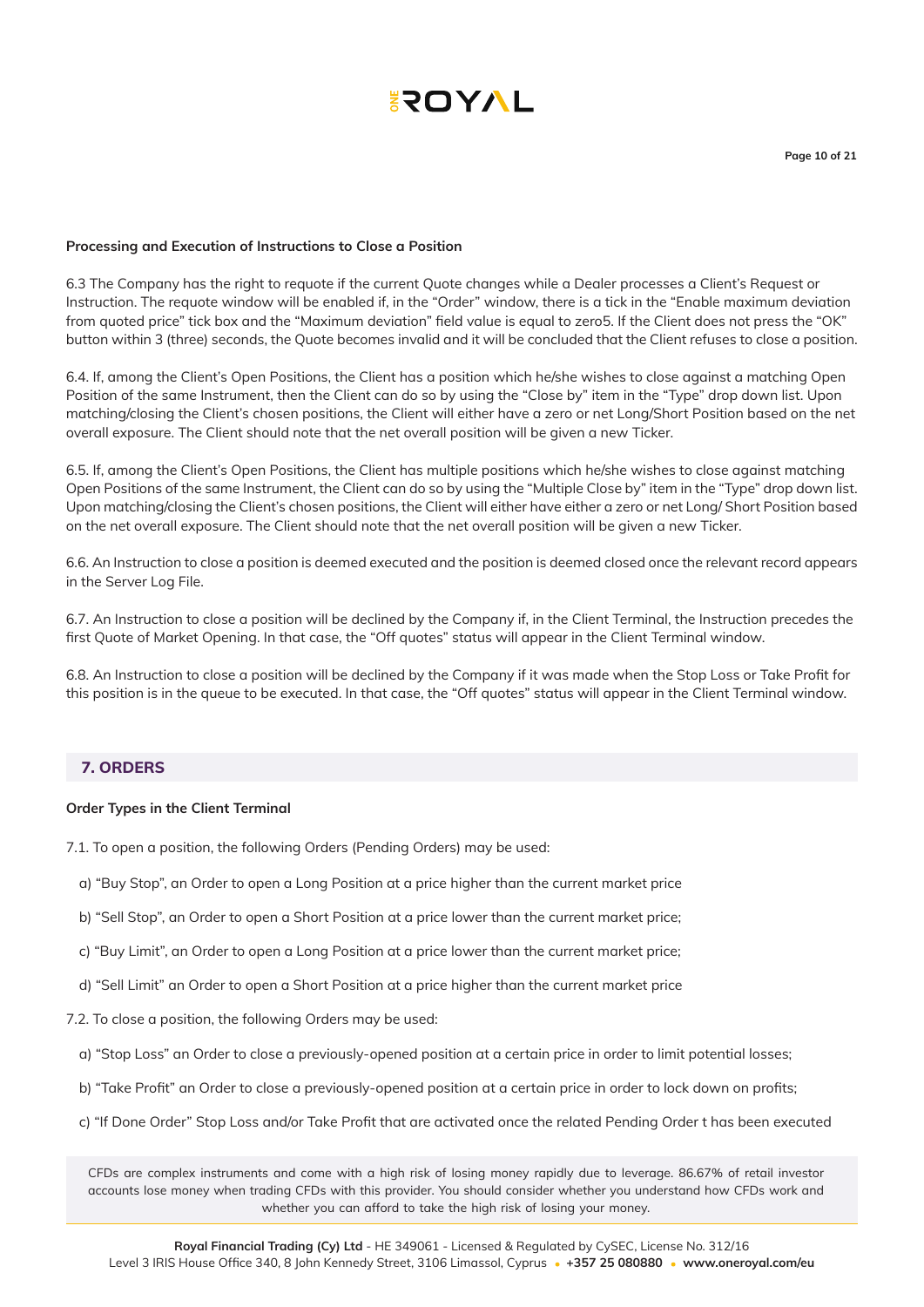

**Page 11 of 21**

#### **When and for How Long Can Orders Be Placed**

7.3. The Client may place, modify, or delete Orders only within the trading hours of the relevant Instrument. The trading hours for each Instrument are indicated in the Contract Specifications.

7.4. The Expiration Status of Pending Orders on Instruments is specified in the Contract Specifications.

7.5. Stop Loss and Take Profit Orders, for all Instruments, have a "GTC" ("Good till Cancelled") status.

### **The Procedure for Placing an Order**

7.6. In order to give an Instruction to place a Pending Order, the Client shall specify the following required parameters:

- a) Instrument;
- b) Transaction Size;
- c) Order Type (Buy Stop, Buy Limit, Sell Stop, or Sell Limit); and
- d) Order Level

In addition, the Client may indicate the following optional parameters:

- a) level of Stop Loss. "0.0000" means that Stop Loss is not placed (or it is deleted if it has already been placed);
- b) level of Take Profit. "0.0000" means that Take Profit is not placed (or it is deleted if it has already been placed)
- c) Expiration Time and Date of Pending Order. the Instruction will be declined if:
	- 1) any of the required parameters is not specified or is incorrect;
	- 2) any of the optional parameters is incorrect.

In that case, the "Invalid S/L or T/P" error message will appear if the Orders are placed through the Client Terminal without using an Expert Advisor.

7.7. If the Client gives an Instruction to place Stop Loss or Take Profit, the following information must be specified:

- a) Ticker of the Open Position;
- b) level of the Stop Loss; "0.0000" means that Stop Loss is not placed (or it is deleted if it has already been placed);
- c) level of the Take Profit; "0.0000" means that Take Profit is not placed (or it is deleted if it has already been placed).

If any of the information is incorrect and the Orders are placed through the Client Terminal without the use of an Expert Advisor, the Instruction will be declined and the "Modify" button will remain inactive.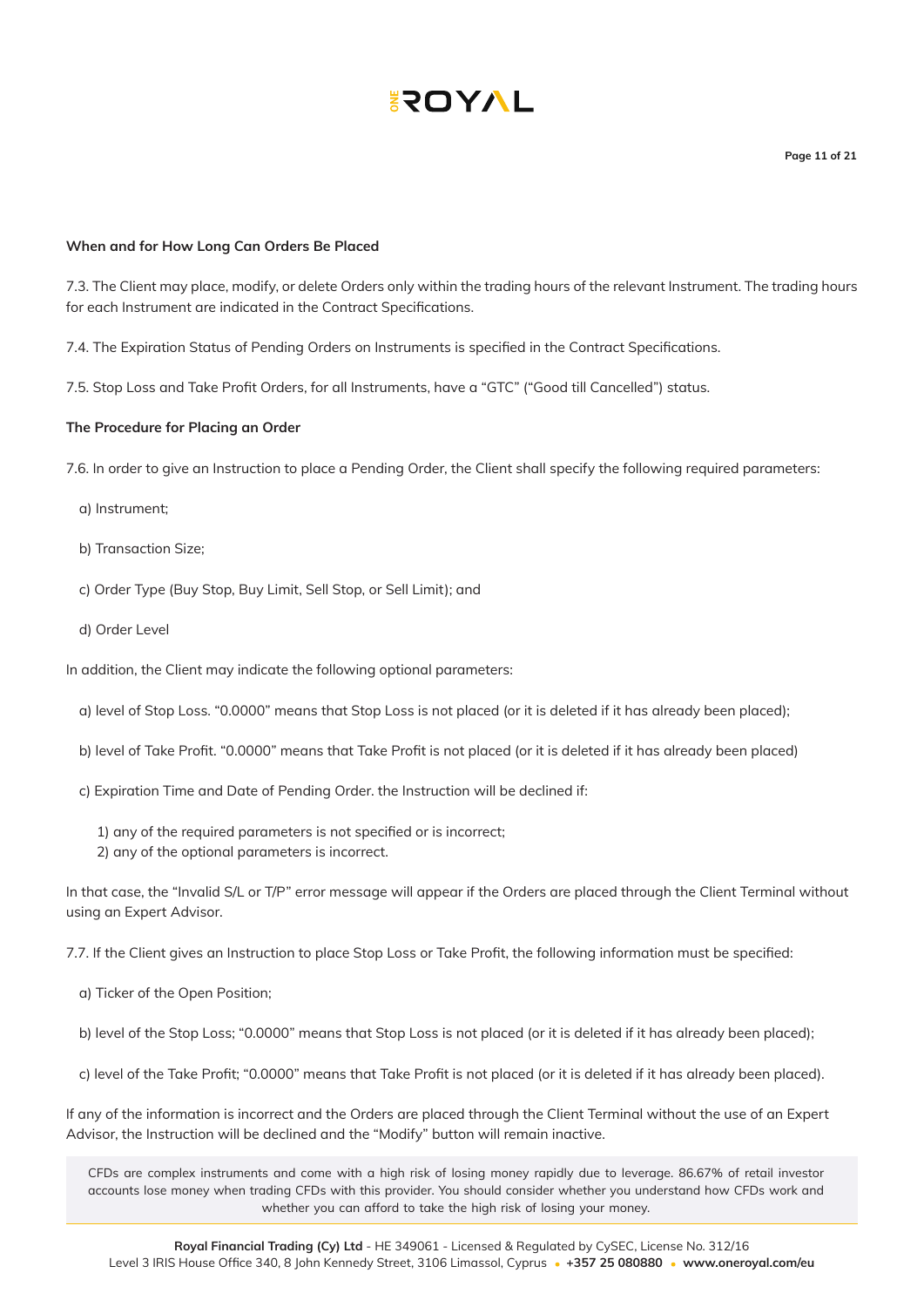7.8. If the Client gives an Instruction to place the If Done Orders on a Pending Order, the Client shall specify the following:

- a) Ticker for the Pending which the Client intends to place the Orders on.
- b) level of the Stop Loss; "0.0000" means that Stop Loss is not placed (or it is deleted if it has already been placed);
- c) level of the Take Profit; "0.0000" means that Take Profit is not placed (or it is deleted if it has already been placed).

If any of the indicated information is incorrect and the Orders are placed through the Client Terminal without the use of an Expert Advisor, the Instruction will be declined and the "Modify…" button will remain inactive.

7.9. While giving an Instruction, the difference between the Stop Loss, or Pending Order, level and the current market price must not be less than the number of Points indicated for each Instrument in the Contract Specifications, and the following conditions must be met:

- a) for the Stop Loss on a Short Position, the current market price is the Ask price and the Order must not be placed lower than the Ask price by more than the number of Points;
- b) for the Take Profit on a Short Position, the current market price is the Ask price and the Order must not be placed higher than the Ask price by less than the number of Points;
- c) for the Stop Loss on a Long Position, the current market price is the Bid price and the Order must not be placed higher than the Bid price by less than the number of Points
- d) for the Take profit on a Long Position, the current market price is the Bid price and the Order must not be placed lower than the Bid price by more than the number of Points;
- e) for the Buy Limit, the current market price is the Ask price and the Order must not be placed higher than the Ask price by less than the number of Points;
- f) for the Buy Stop the current market price is the Ask price and the Order must not be placed lower than the Ask price by more than the number of Points;
- g) for the Sell Limit the current market price is the Bid price and the Order must not be placed lower than the Bid price by more than the number of Points;
- h) for the Sell Stop the current market price is the Bid price and the Order must not be placed higher than the Bid price by less than the number of Points.
- 7.10 While giving an Instruction, the difference between the If Done Order level and the level of the Pending Order must not be closer than the number of Points indicated for each Instrument in the Contract Specifications,
- and the following conditions must be met:
	- a) the Stop Loss on a Buy Limit or Buy Stop must not be placed higher than the level of the Pending Order by less than the number of Points;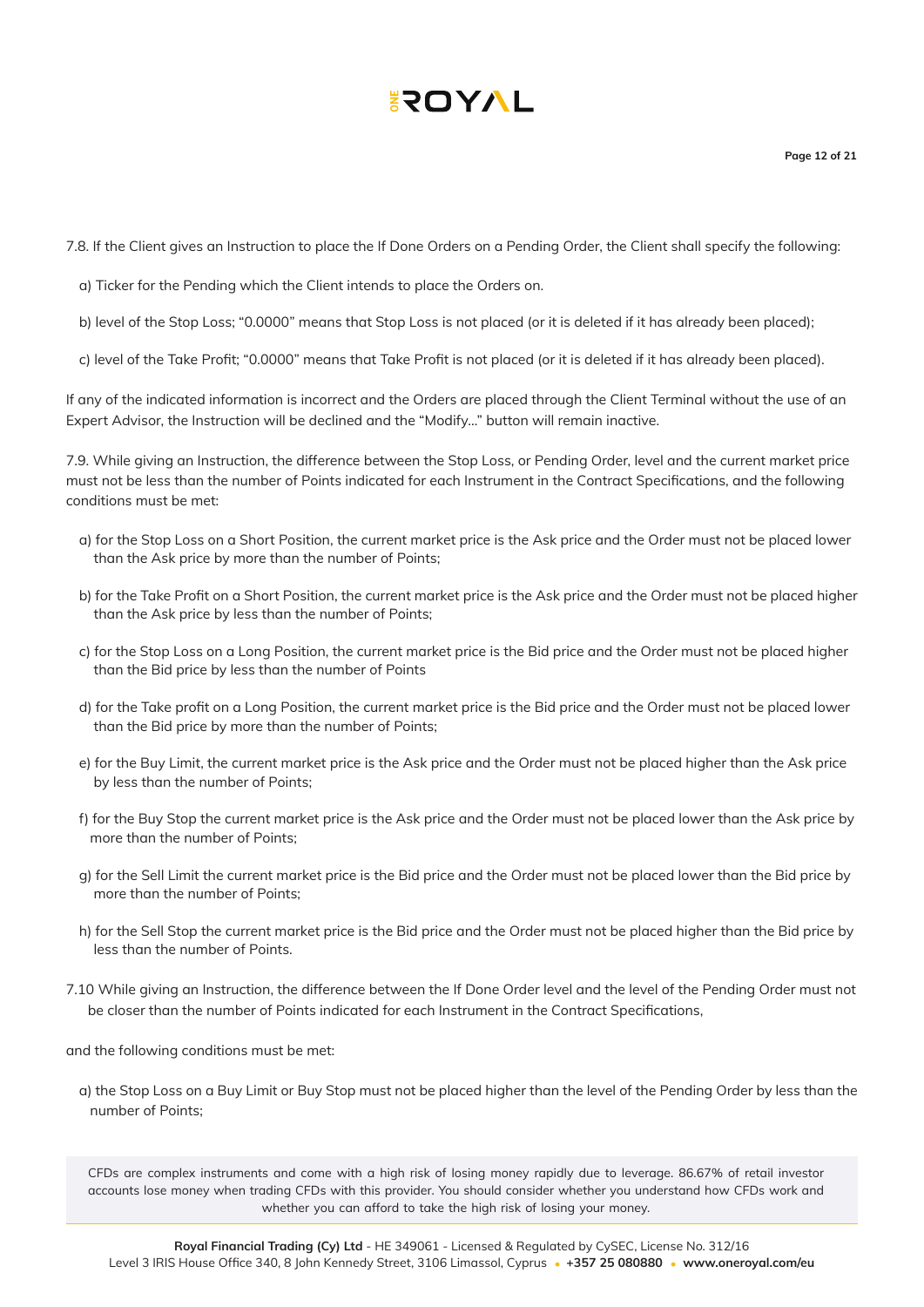- b) the Stop Loss on a Sell Limit or Sell Stop must not be placed lower than the level of the Pending Order by more than the number of Points;
- c) the Take Profit on a Buy Limit or Buy Stop must not be placed lower than the level of the Pending Order by more than number of Points;
- d) the Take Profit on a Sell Limit or Sell Stop must not be placed higher than the level of the Pending Order by less than the number of Points.

7.11. An Instruction to place an Order is deemed executed and the Order is deemed placed once the relevant record appears in the Server Log File.

7.12. Each Pending Order has a Ticker.

7.13. An Instruction to place an Order will be declined by the Company if, in the Client Terminal, it precedes the first Quote of Market Opening. In that case, the "Off quotes" status will appear in the Client Terminal window.

7.14. The Company has the right to decline an Instruction to place an Order if, while a Dealer processes this Instruction, the current Quote reaches the level at which clause 8.9 or 8.10 have been breached. The Procedure for Modifying and Deleting an Order

7.15. If the Client gives an Instruction to modify Pending Order parameters (the level of the Pending Order and/or If Done Orders), the Client shall specify the following

a) Ticker;

b) Pending Order level;

c) level of Stop Loss; "0.0000" means that Stop Loss is not placed (or it is deleted if it has already been placed);

d) level of Take Profit; "0.0000" means that Take Profit is not placed (or it is deleted if it has already been placed).

If any of the indicated information is incorrect and the Orders are placed/modified/deleted through the Client Terminal without the use of an Expert Advisor, the Instruction will be declined and the "Modify…" button will remain inactive.

7.16. If the Client gives an Instruction to modify Stop Loss and Take Profit on the Open Position, the Client shall specify the following:

a) Ticker;

b) level of Stop Loss; "0.0000" means that Stop Loss is not placed (or it is deleted if it has already been placed);

c) level of Take Profit. "0.0000" means that Take Profit is not placed (or it is deleted if it has already been placed).

If any of the indicated information is incorrect and the Orders are placed/modified/deleted through the Client Terminal without the use of an Expert Advisor, the Instruction will be declined and the "Modify" button will remain inactive.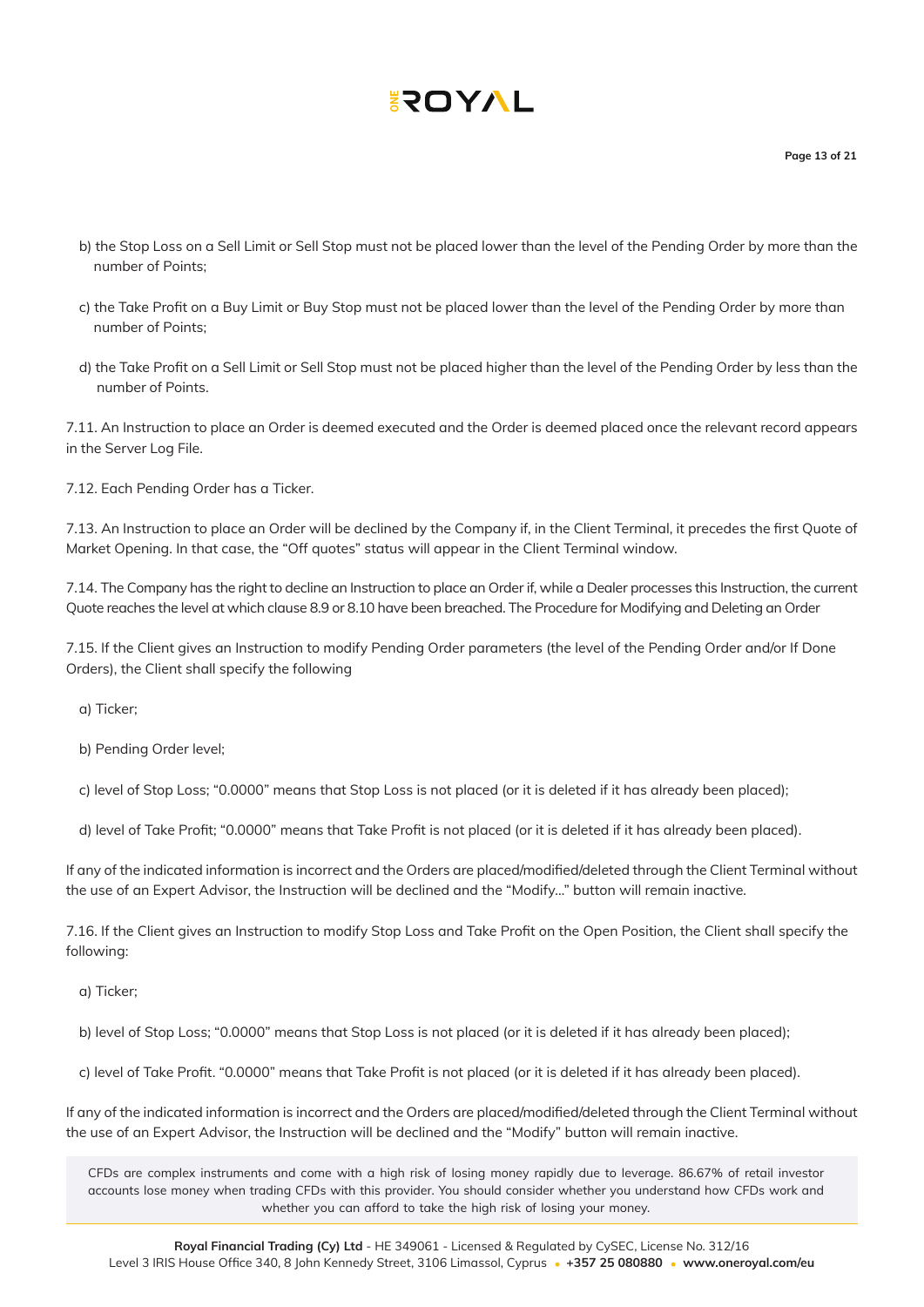7.17. When the Client gives an Instruction to delete a Pending Order, the Client shall specify its Ticker.

7.18. An Instruction to modify or delete an Order is deemed executed and the Order is deemed modified or deleted once the relevant record appears in the Server Log File.

7.19. An Instruction to modify or delete an Order will be declined by the Company if, in the Client Terminal, it precedes the first Quote of Market Opening. In that case, the "Off quotes" status will appear in the Client Terminal window.

7.20. The Company has the right to decline an Instruction to modify or delete an Order if, while it is being processed, the Order has been placed in the queue in order to be executed in accordance with clause 8.22.

7.21. When the Client gives an Instruction to modify or delete an Order Level, the Company has the right to cancel the Order Level modification or Order deletion if the processing of that Instruction is finished after the Order is placed in the queue in order to be executed in accordance with clause 8.22.

### **The Procedure for Order Execution**

7.22. The Order is placed in the queue in order to be executed in the following cases

- a) the Take Profit on an open Long Position is placed in the queue in order to be executed once the Bid price in the Quotes Flow is equal to or higher than the Order Level;
- b) the Stop Loss on an open Long Position is placed in the queue in order to be executed once the Bid price in the Quotes Flow is equal to or lower than the Order Level;
- c) the Take Profit on an open Short Position is placed in the queue in order to be executed once the Ask price in the Quotes Flow is equal to or lower than the Order Level;
- d) the Stop Loss on an open Short Position is placed in the queue in order to be executed once the Ask price in the Quotes Flow is equal to or higher than the Order Level;
- e) the Buy Limit is placed in the queue in order to be executed once the Ask price in the Quotes Flow is equal to or lower than the Order Level;
- f) the Sell Limit is placed in the queue in order to be executed once the Bid price in the Quotes Flow is equal to or higher than the Order Level;
- g) the Buy Stop is placed in the queue in order to be executed once the Ask price in the Quotes Flow is equal to or higher than the Order Level;
- h) the Sell Stop is placed in the queue in order to be executed once the Bid price in the Quotes Flow is equal to or lower than the Order Level
- I) If any Sell Stop, Buy Stop, Sell Limit or Buy Limit Instruction includes a Take Profit or Stop Loss, as the case may be, and there is a Price Gap the moment the Bid price or the Ask price in the Quotes Flow exceeds the Take profit or the Stop Loss, as the case may be, then the Order will be opened and closed simultaneously with the respective Bid and Ask price.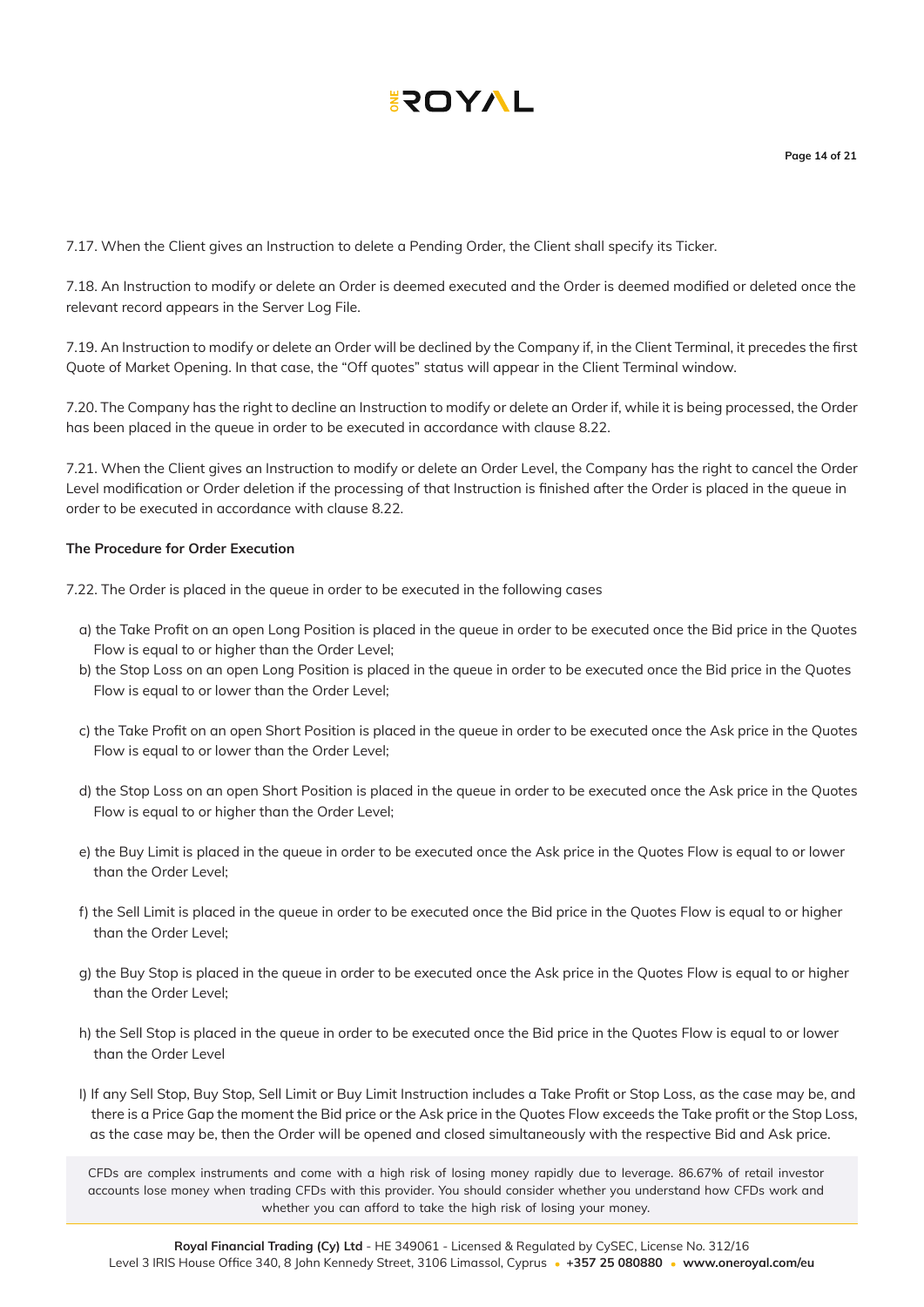7.23. Once the Pending Order is placed in the queue in order to be executed, the Server automatically checks if the Free Margin is sufficient to open the position:

- a) cumulative Client positions and new Necessary Margin ("New Margin") are calculated for Matched Positions, depending on the Hedged Margin;
- b) for other positions, this is dependent on the Initial Margin, which is calculated at the average-weighted price (in terms of volume) of all positions except the matched ones;
- c) if the Pending Order Level is in the Price Gap, the Floating Profits/Losses for all Open Positions and the new position are calculated at the current Quotes at the moment the Order is placed in the queue in order to be executed;
- d) "Free Margin" is calculated as follows: Free Margin = Balance New Margin + Floating Profit Floating Loss;
- e) if the above-mentioned calculations for the new position have been done and:
- "Free Margin" is more than or equal to zero, the position is opened. The process of opening the position is followed by the relevant record in the Server Log File and the position opened by this Order has the same Ticker as the Pending Order;
- "Free Margin" is less than zero, then the Company has the right to decline the Instruction to open the position and delete the Pending Order, which prompts the "No money" status to be recorded in the Server Log File.

7.24. An Order is deemed executed once the relevant record appears in the Server Log File.

7.25. In case of Pending Order execution, the process of opening the position is followed by the relevant record in the Server Log File and the position opened by this Order has the same Ticker as the Pending Order.

7.26. If there is enough liquidity to hedge the trade with Liquidity Providers at the Order Level adjusted by the cost of hedging, then the Company will execute Buy Stop, Sell Stop and Stop Loss Orders at the Order Level.

7.27. If there is not enough liquidity to hedge the trade with Liquidity Providers at the Order Level adjusted by the costs of hedging, then the Company will execute Buy Stop, Sell Stop and Stop Loss Orders at the price at which the Company has hedged the trade. The Company has the right to adjust this price to reflect the cost of hedging. The Client acknowledges that the execution price may differ from the Order Level.

7.28. Pending Order can be executed partially if there is not enough Liquidity to hedge the trade with Liquidity Providers at the Order Level. In case of insufficient Liquidity from Liquidity Providers for the full execution of an Order at the Order Level, the Order will be executed partially and a new Pending Order will be issued with the originally-specified parameters on the unfilled amount. Under Abnormal Market Conditions, the Company reserves the right to reject any Pending Orders.

7.29. If there is more than one Dealer, depending on the amount of time a Dealer needs to handle the Client's Request or an Instruction, there is a possibility that, in the Server Log File, the recorded execution time of the first Request or Instruction in the queue will be more than the execution time of the Request or Instruction that follows.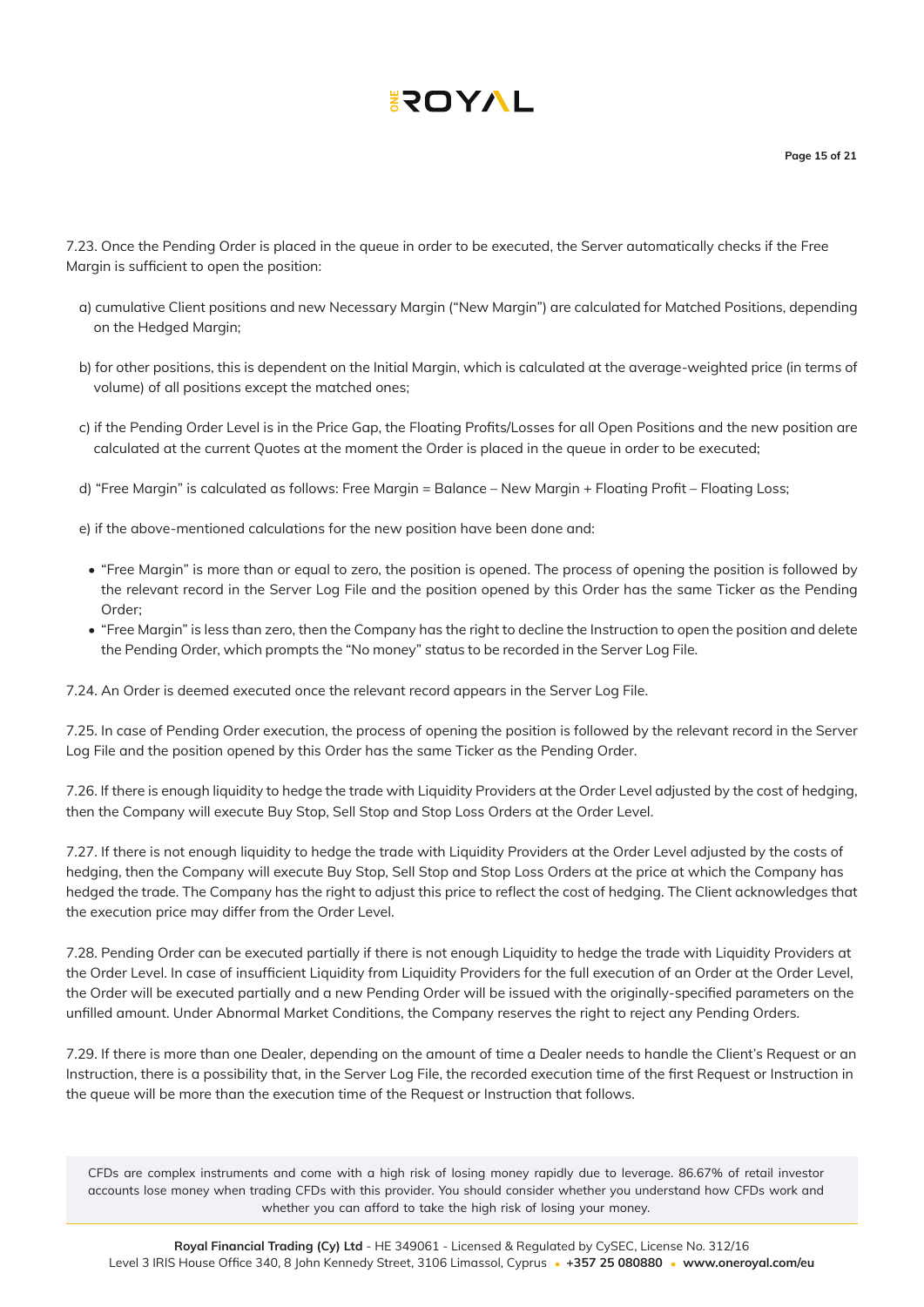

### **8. STOP OUT**

8.1. The Company is entitled to close the Client's Open Positions without the consent of the Client or any prior notice if the Equity is less than the Level of Stop Out specified on the Company's Trading Terms Webpage.

8.2. Margin Level is monitored by the Server and is set to trigger STOP-OUT at 50% to ensure that the Client's equity is not approaching to zero.; the Server generates the Stop Out Instruction without prior consent.Stop Out is executed at the current Quote following the priority of the queue. Once the position has been closed, the relevant record appears in the Server Log File with the "Stop Out" remark.

8.3. If the Client has several Open Positions, the first position to be placed in the queue in order to be closed is the one with the highest Floating Loss.

8.4. When the last Open Position is closed in accordance with clause 9.1 and there is no Price Gap or Price Gap of Market Opening, the Company shall guarantee that the execution of the Stop Out for the last position, in accordance with clauses 8.2-8.3, will not result in Negative Equity on the Client's Trading Account.

8.5. Regarding CFDs on futures that are approaching the expiry date of the underlying asset, the Transactions are executed in the "close only" way. The Company advises the Client of the date when the "close only" mode begins through the Client Terminal's internal mail notice and/or by displaying the information on the Company's Website. The Company compulsorily closes the positions, which remain open on the expiry date of the underlying futures contract, at the last Quote of the last trading session of the Contract for Difference:

- a) Long positions at the Bid price;
- b) Short positions at the Ask price.

8.6. The Company has the right to close any Open Positions of the Client without a warning in accordance with the Dispute process

### **9. COMMUNICATION**

- 9.1. In order to communicate with the Client, the Company may use:
	- a) Client Terminal internal mail;
	- b) Email;
	- d) Telephone;
	- f) Company News Webpage.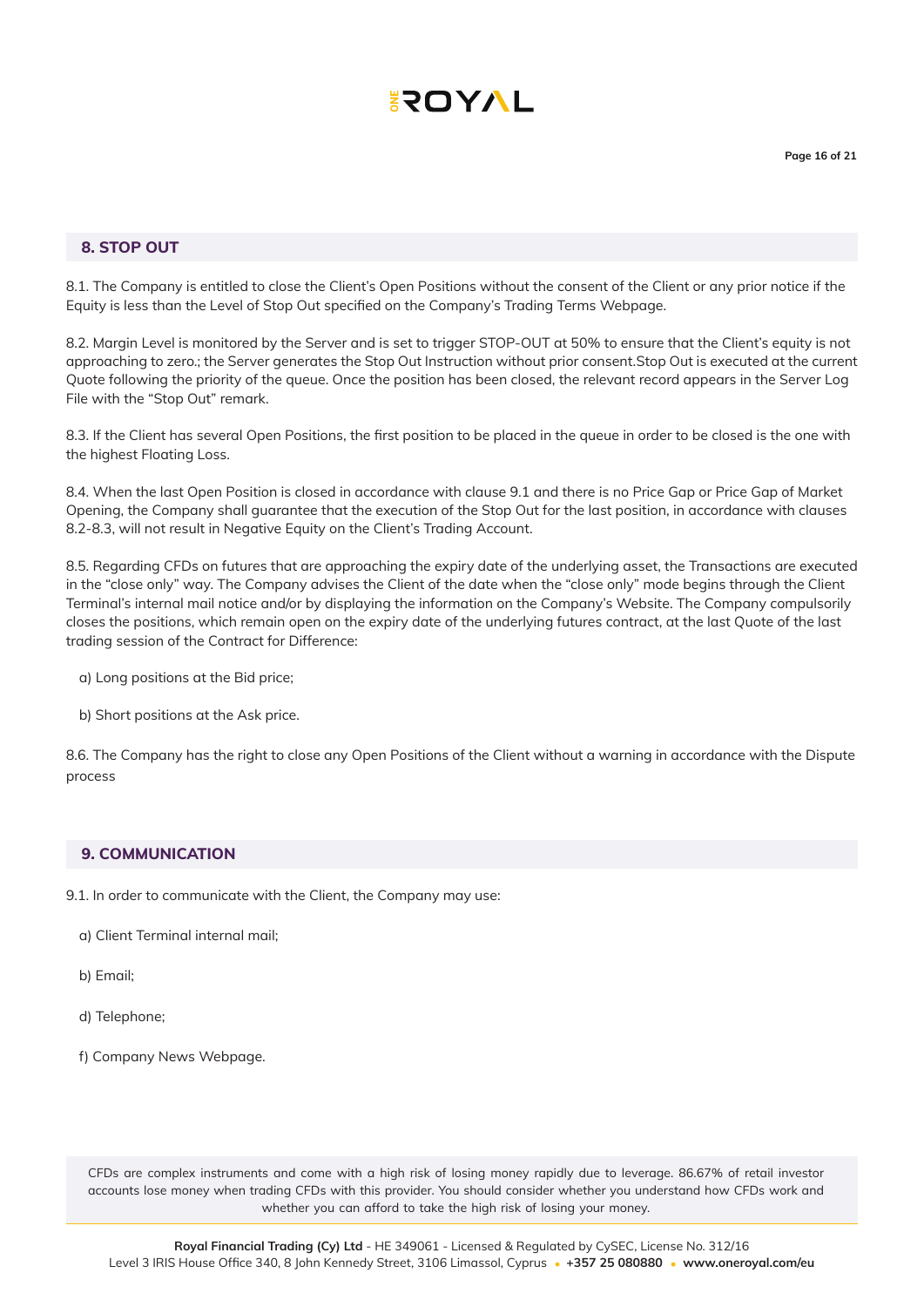Contact details provided by the Client while opening the Trading Account or updated details, in accordance with clause 9.4, will be used by the Company to contact the Client and the Client will agree to accept any notices or messages from the Company at any time.

9.2. Any communication sent to the Client (documents, notices, confirmations, statements, etc.) are deemed received if:

- a) sent by email, within one hour after emailing it;
- b) sent by Client Terminal internal mail, immediately after sending
- c) by telephone, once the conversation has been finished
- d) posted on the Company News Webpage, within one hour after it has been posted.

9.3. For the purpose of clause 7, "business hours" are between 9:00 a.m. and 18:00 p.m. (GMT + 2) on a Business Day.

9.4. The Client shall notify the Company immediately of any change in the Client's contact details.

9.5. Transactions will be confirmed by email on the next Business Day after execution. If the Client has a reason to believe that the confirmation is inconsistent or if the Client does not receive any confirmation (though the Transaction was made), the Client shall contact the Compliance Department.

9.6. On the first day of each month, the Company will send, by email, a statement that includes all Transactions made during the previous month.

9.7. Any telephone conversation between the Client and the Company may be recorded. All Instructions and Requests received by telephone will be binding, as if received in writing. Any recording shall be, and will remain, the sole property of the Company and will be accepted by the Client as conclusive evidence of the Instructions, Requests or other conversations. The Client agrees that the Company may deliver copies of transcripts of such recordings to any court, regulatory or government authority. The telephone conversations will be retained for a fixed period of five years after the end of the business relationship or of any occasional transaction. However, if necessary for the purposes of prevention, detection or investigation of money laundering and terrorist financing, and after carrying out an assessment of the necessity and proportionality, the Company may be requested to retain the telephone conversations, for a period not exceeding an additional period of five years.

### **10. THE PROCEDURE FOR DISPUTE RESOLUTION COMPLAINTS PROCEDURE**

10.1. If any conflict situation arises when the Client reasonably believes that the Company, as a result of any action or failure to act, breached one or more terms of our Terms of Condition, the Client has the right to lodge a complaint with the Company as soon as possible.

10.2. To file any complaint, the Client should send an email to **complaints@oneroyal.com.cy** Upon receiving the complain, the Company will register the complaint directly to an internal register, giving it a unique reference number, which will be communicated to the Client.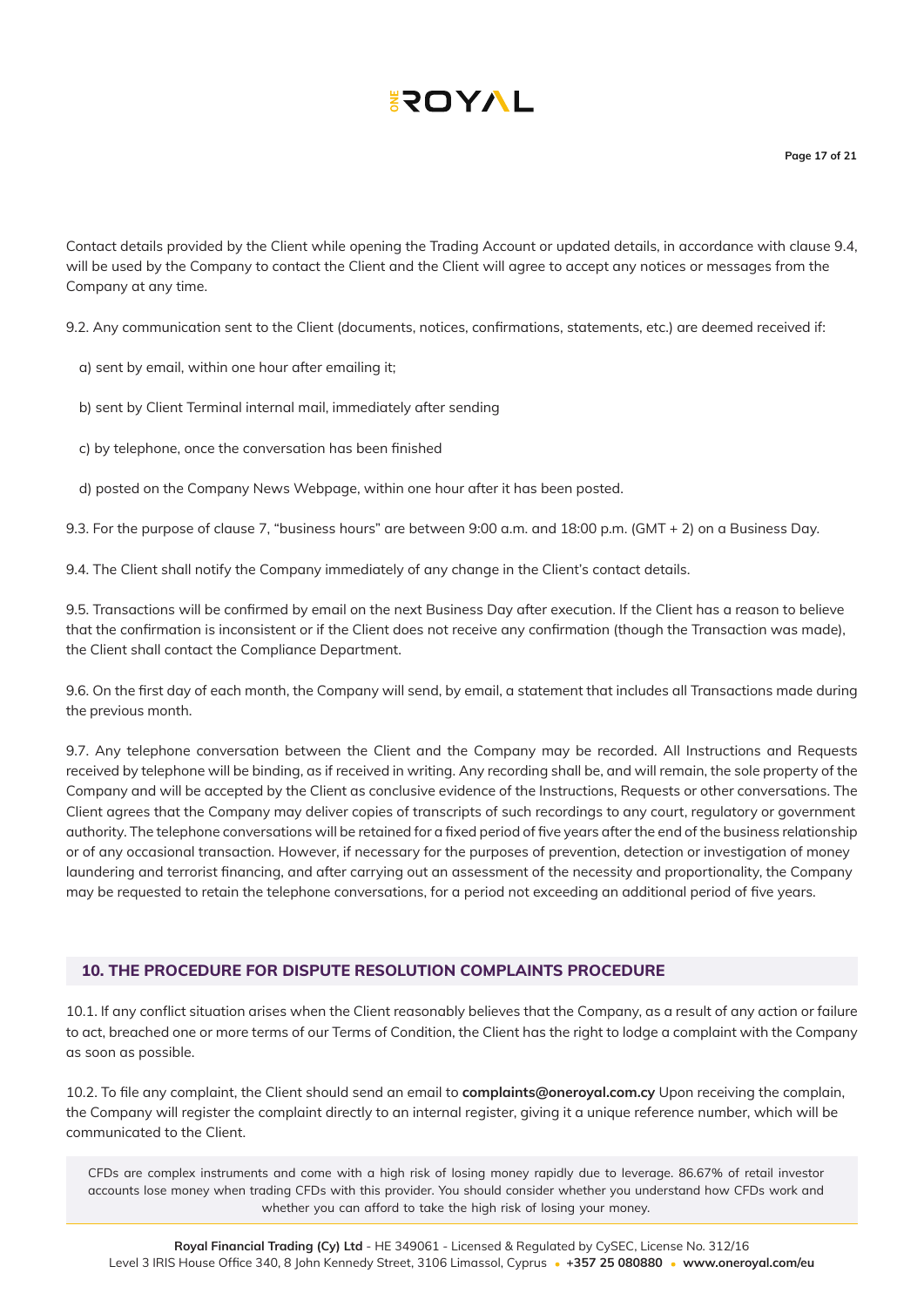The Company will inform the Client within five days of receiving the complaint and shall, upon investigations, reply within 2 months to the Client about the outcome and/or decision. During the investigation of the complaint, the Company will inform the Client of the handling process of his/her complaint.

For further information please refer to the Company's Complaints Handling Procedure, located on its website under Legal Documentation section.

### **11. FREEZING OF ACCOUNT**

The Company may, at its discretion, proceed to freeze the account of the client if it considers that the received documents are not adequate and the client fails to provide the documents within the deadlines advised by the Company. In that case, the account of the client will be charged a handling fee of \$5 per month or the balance of the account, whichever lower, until the client provides the Company with the missing information.

### **12. INTERPRETATION OF TERMS**

12.1. In these Terms of Condition:

**"Abnormal Market Conditions"** shall mean conditions contrary to Normal Markets Conditions e.g. when there is low liquidity in the market or rapid price movements in the market or Price Gaps.

**"Bar/Candle"** shall mean a Chart element which shows the opening and closing prices as well as the lowest and the highest prices for a definite period of time (for example, minute, 5 minutes, a day, a week).

**"Buy Limit"** shall have the meaning given in clause 8.1. "Buy Stop" shall have the meaning given in clause 8.1.

**"Chart"** shall mean the Quotes Flow in the form of a chart. For the period, relevant for a Bar/Candle:

- a) Bar/Candle high is the highest Bid,
- b) Bar/Candle low is the lowest Bid,
- c) Bar/Candle close price is the last Bid,
- d) Bar/Candle open price is the first Bid.

**"Client Terminal Log File"** shall mean the file which is created by the Client Terminal in order to record all the Client's Requests and Instructions with accuracy, to the second.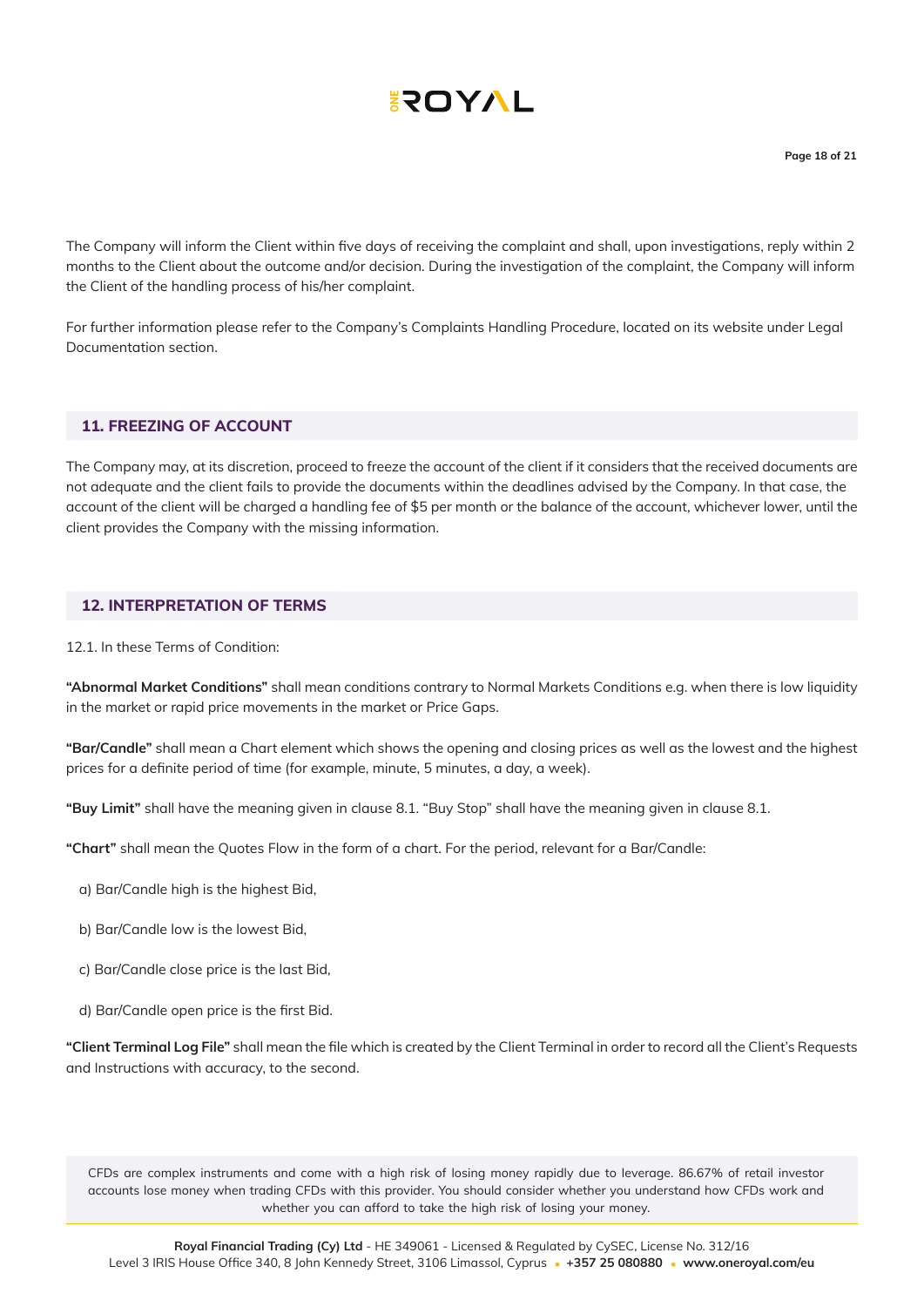

**"Company"** shall mean Royal Financial Trading (Cy) Ltd, which is authorized and regulated by the Cyprus Securities and Exchange Commission (CySEC Reg. - 312/16). The Company is registered in the Republic of Cyprus, with registered address at Level 3 IRIS HOUSE Office 340, 8 John Kennedy Street, 3106 Limassol, Cyprus.

**"Client"** shall mean a legal entity or an individual being a party to the Operative Agreements with the Company in regard to making Transactions, subject to Margin Trading.

**"Client Agreement"** shall mean the agreement between the Company and the Client, which together with the Terms of Condition are defined as "Operative Agreements" and govern the terms on which the Company deals with the Client.

**"Day Order"** shall mean an Order which is automatically deleted at the end of the trading session.

**"Dealer**" shall mean the Server or an employee of the Company who is authorized to process the Client's Instructions and Requests and execute Orders and Stop Outs.

**"Expert Advisor"** shall mean an algorithm in the form of a program, based on Misquotes Language 4, which is used to control a Trading Account and give Instructions and Requests to the Server through the Client Terminal.

**"GTC"** ("Good till Cancelled") shall mean the Order which is valid until the Client sends the Instruction to delete the Order.

**"If Done Order"** shall have the meaning given in clause 8.2.

**"Instant Execution**" shall mean the mechanism of providing Quotes to the Client without prior Request. The Client may make a Transaction at any moment as the Client sees the Quotes Flow in real time.

**"Manifest Error"** shall mean an error of a Dealer who opens/closes a position or executes an Order at the price which significantly differs from the current market price of an Instrument in the Quotes Flow, or any other Dealer's action in respect of the prices which are significantly different from the market prices.

**"Margin"** shall mean the amount of funds required and/or used by the Client in order to open a position.

**"Margin Level"** shall mean the % level displayed in the Client Terminal that displays the Equity divided by Margin \* 100

**"Market Opening"** shall mean the time at which the market opens after weekends, holidays or trading session time gaps.

**"New Margin"** shall have the meaning given in clause 6.8.

**"Normal Market Conditions"** shall mean the market where there are no:

- a) considerable breaks in the Quotes Flow in the Client Terminal; and
- b) fast price movements; and
- c) large Price Gaps.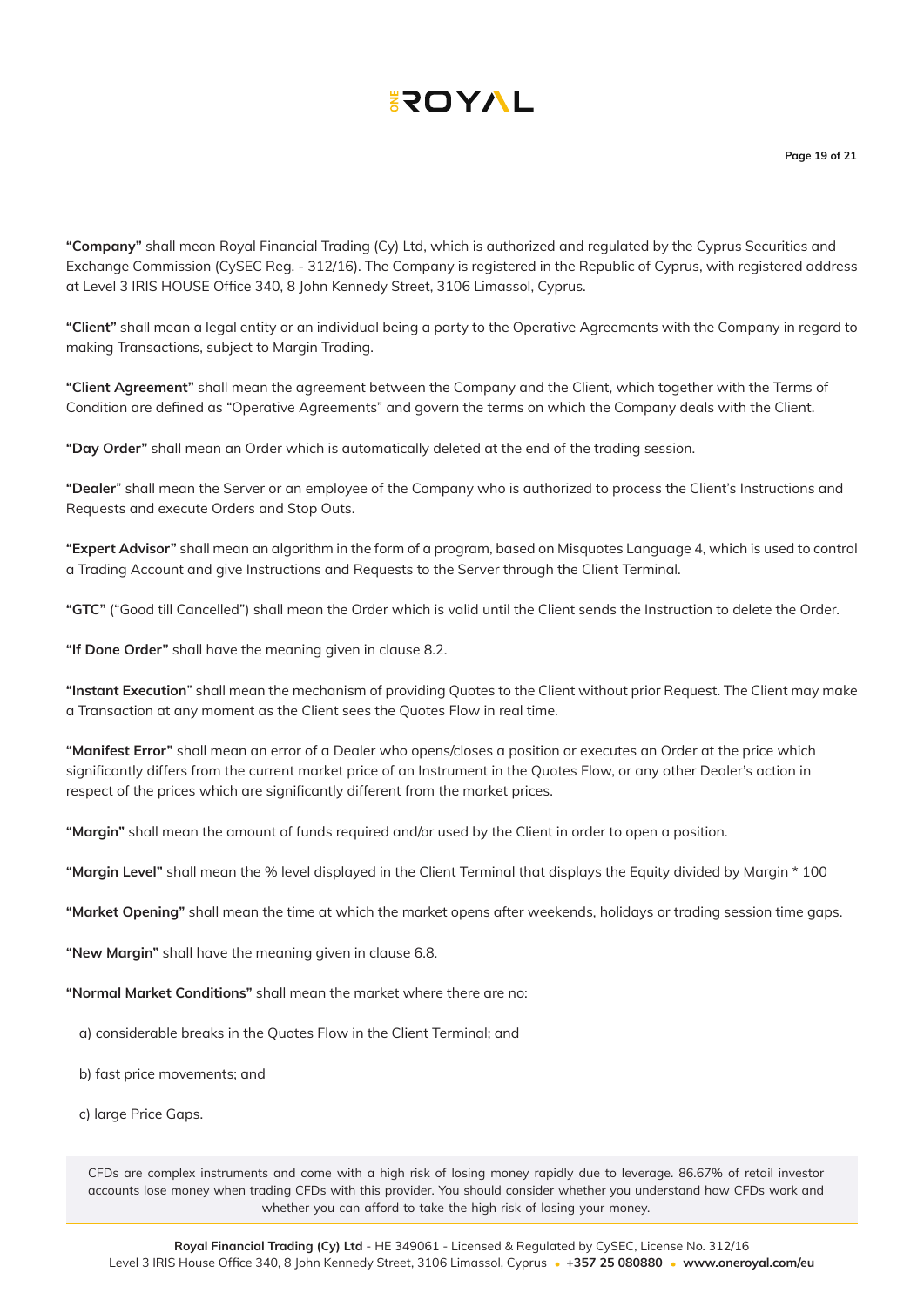**Page 20 of 21**

**"Order Level"** shall mean the price indicated in the Order.

**"Pending Order"** shall mean an instruction from the Client to the Company to open a position once the price has reached the level of the Order.

**"Point" / "Pip"** shall mean the numerical value of the last, or right-most, digit of a Quote

**"Price Gap"** shall mean the following:

a) the current Quote Bid is higher than the Ask of the previous Quote; or

b) the current Quote Ask is lower than the Bid of the previous Quote.

**"Price Gap on the Market Opening"** shall mean the following:

a) the first Bid of the current trading session is higher than the last Ask of the previous session; or

b) the first Ask of the current trading session is lower than the last Bid of the previous session.

**"Request Execution"** shall mean the mechanism of providing Quotes to the Client with prior Request.

**"Quotes Flow"** shall mean the stream of Quotes, in the Client Platform, for each Instrument.

**"Sell Limit"** shall have the meaning given in clause 8.1.

**"Sell Stop"** shall have the meaning given in clause 8.1.

**"Server Log File"** shall mean the file created by the Server, which accurately records, to the second, all Requests and Instructions sent by the Client to the Company as well as the results of their execution.

**"Spread"** shall mean the difference between Ask and Bid.

**"Stop Loss"** shall have the meaning given in clause 8.2.

**"Stop Out"** shall mean an instruction to close the Client's Open Position without the consent of the Client or any prior notice in case of insufficient funds required for maintaining Open Positions.

**"Take Profit"** shall have the meaning given in clause 8.2.

**"Tick"** shall mean the rate which the Company shall receive in its terminal trading platform(s).

**"Ticker"** shall mean the unique identity number assigned for each Open Position, Pending Order or deposit/withdrawal transaction in the Client Terminal.